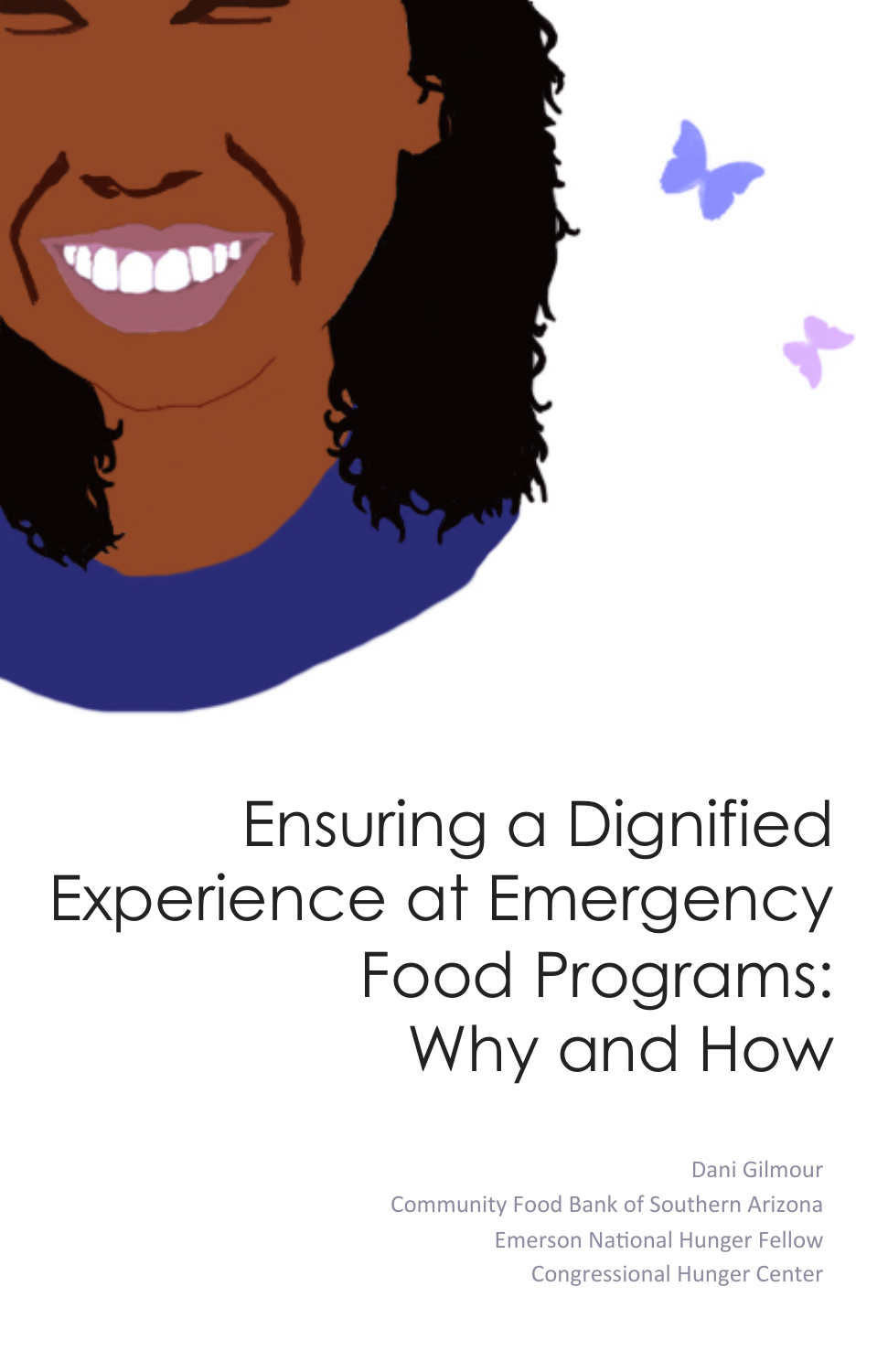## **Table of Contents**

This handbook is... // 2 WHY  $\frac{1}{3}$ Poverty & discrimination are not an individual's doing  $// 4$ Emergency food programs should not exist // 5 Feelings matter // 6  $HOW$  // 8 Trust & respect // 9 Operational practices // 11 Practice cultural competency // 12 Physical access to program // 13 Simple requirements to participate // 15 Accessible allotments // 15 Accessible food // 16 Choice & autonomy // 16 Food that nourishes // 17 Effective food sourcing  $\frac{1}{20}$ Meet as many immediate needs as possible // 21 Strong volunteer & staff community // 21 Programming for Community Food Security // 22 Food Justice at the individual and community level // 23 Catering, meals & career development // 23 Growing food // 23 Cooking food // 24 Access to local & sustainable food // 24 Community economic development efforts // 24 Advocacy, community organizing & civic engagement // 25 Training Scripts // 26 Spanish & English speakers' script // 27 English speakers' script // 30 Closing & feedback // 33 Terms defined // 34 Bibliography // 35  $1$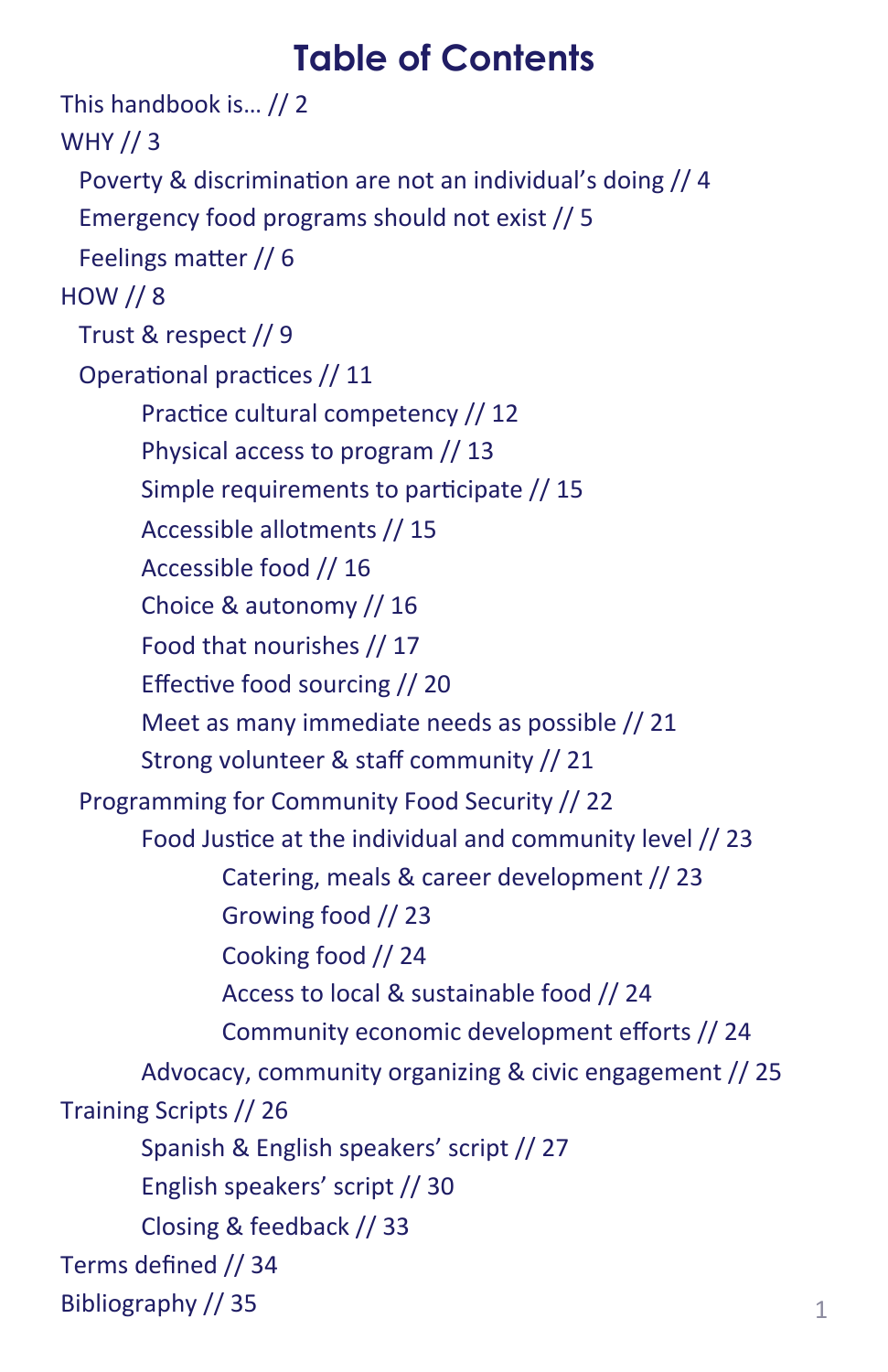# **This handbook is…**

...the beginning of an ever-evolving discussion about how to **ensure** a dignified experience at emergency food programs (EFPs) 

... created from knowledge and ideas provided by:

- 14 interviews with staff, volunteers and guests from three EFPs in Tucson, AZ, one large food pantry, one small food pantry, and one medium food pantry with a meal program
- **Community food security** research and stories from The Stop, an EFP/Food Centre in Toronto, Ontario in Canada

... designed for anyone involved with an EFP, putting on the program or participating in it, who would like to advocate for ensuring a dignified experience at that program.

I would like to acknowledge the expertise, lived experience and trusted sharing of individuals who have faced hunger and food insecurity who were interviewed for this project. Thank you each for your driving contribution to this handbook.

Thank you to all individuals interviewed for this project!

I thank the staff of the Community Food Bank, especially those in Agency Partnerships, for sharing your leadership, wit and compassion. I thank the Emerson National Hunger Fellowship staff for their support. I thank the Jiminez family for welcoming me to Tucson. I will never forget your hospitality and love!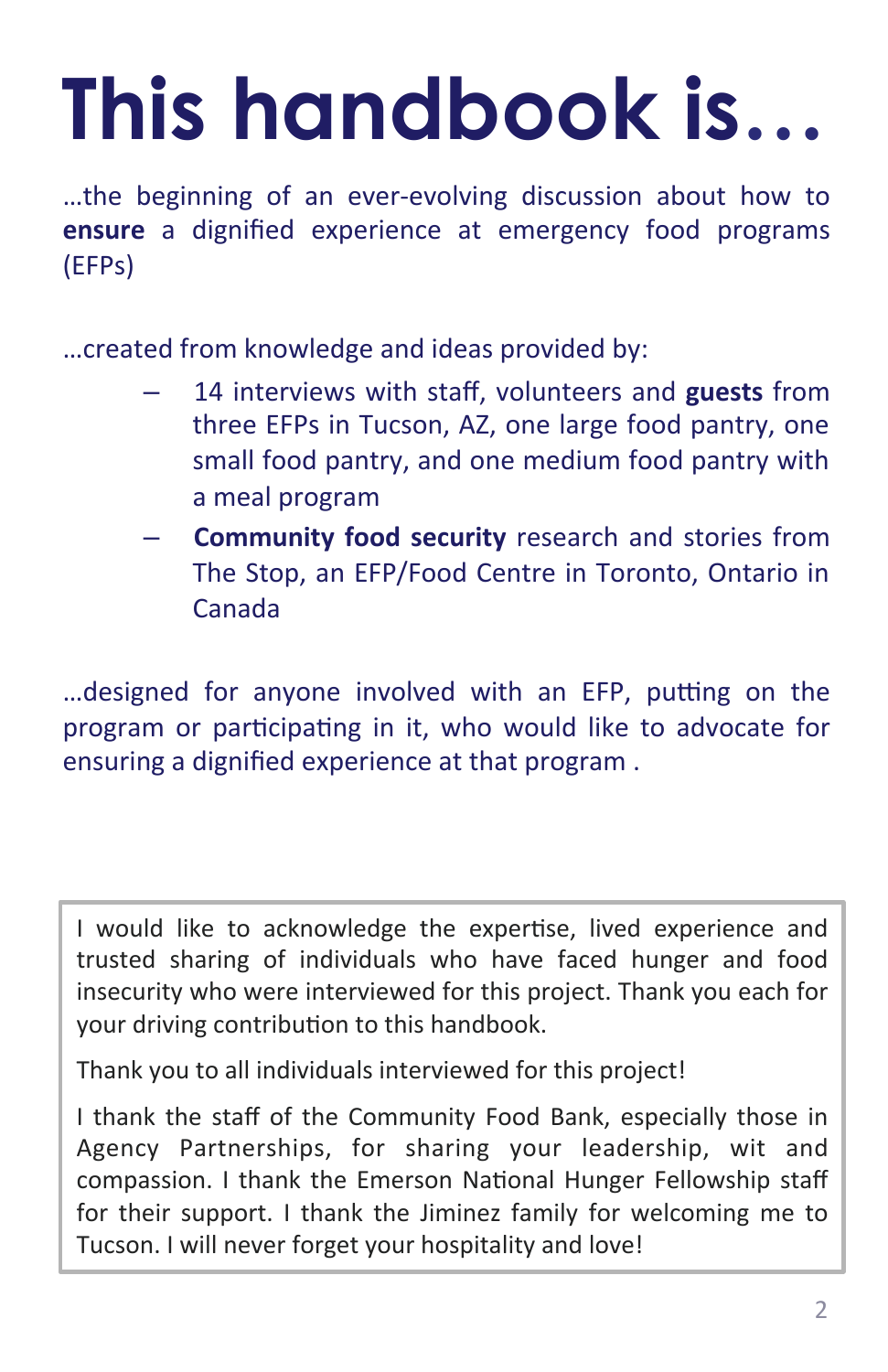## **WHY**

The United States (US) has created an emergency food system that often does not **ensure** a dignified experience for all those involved: staff, volunteers and especially **members**. At the root of the problem is individual blame and shame. Individual failure is often the result of an economic system that assigns prices to many basic human needs (food, healthcare, housing, education, etc.), while creating less opportunity to earn money, and thus survive, for populations facing marginalization. Overall the political system does not make up for this failure in the private market. These systems support, and are supported by, a social culture of individualism in the United States (US). Individuals are viewed as responsible for their work ability and resulting success- usually measured in wealth and social status. However, it is the systems creating these inequities that should receive shame and blame food insecurity and poverty.

EFPs and other private social services have stepped in to attempt insuring basic human needs are met despite an individual's ability to participate in the labor force and/or survive on meager social assistance, but have not succeeded. These organization's goals are to end hunger and poverty; ultimately putting themselves out of business. Unfortunately, EFPs feeding people is only temporary relief to hunger and poverty, because the systems perpetuating hunger and poverty are not being challenged. The solution is to create change within EFP culture and programming, as well as policy change in the local and national political spheres, to best support marginalized populations. This work challenges the dominant culture and systems creating and supporting individual blame. Ensuring a dignified experience involves an EFP supporting their community through dignified interactions, operations and programming. Meeting individuals' immediate basic human needs and advocating for change in society must happen at the same time to address hunger and poverty holistically. We need to "feed the line" in a dignified way and "shorten the line" at once.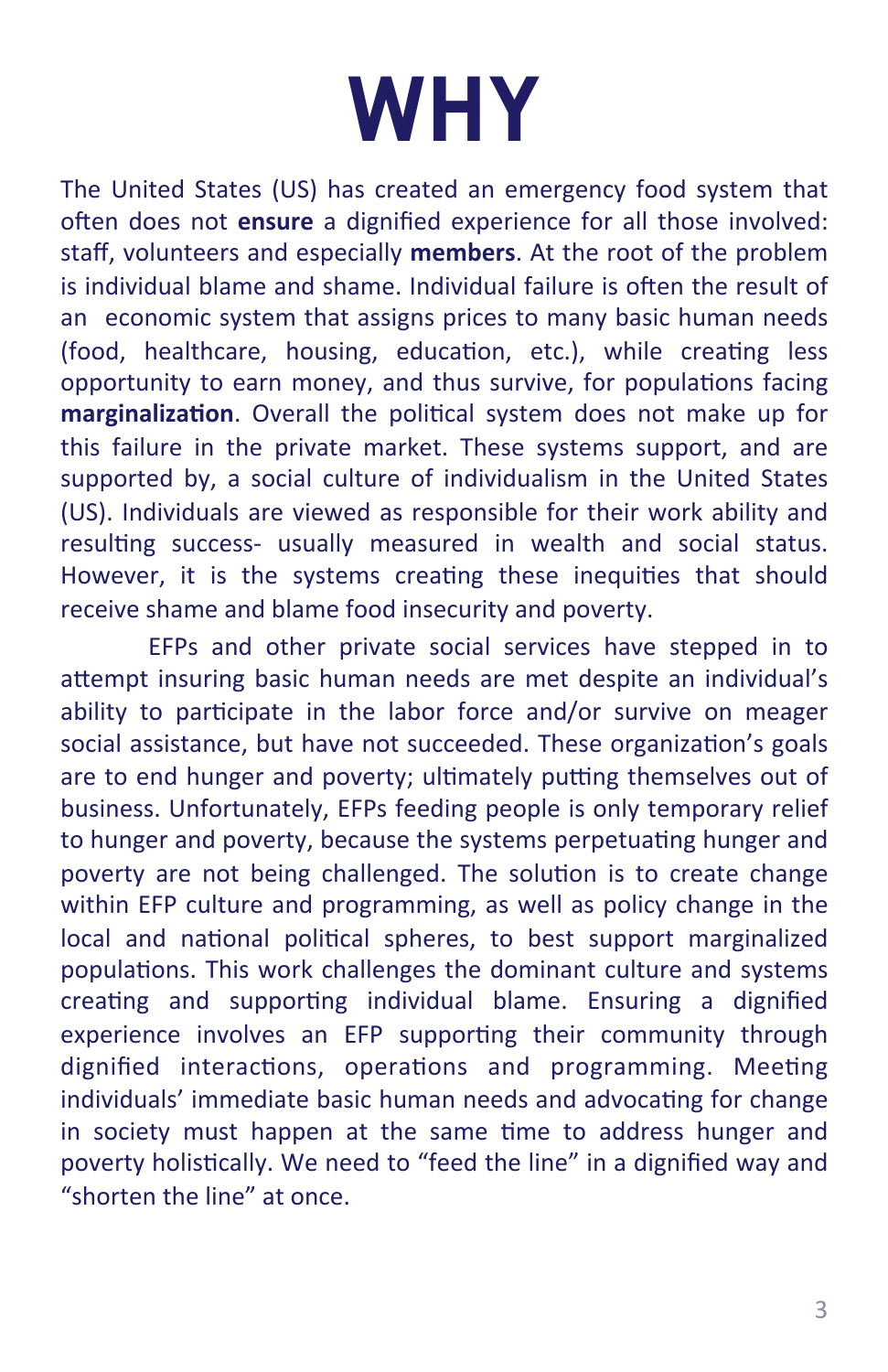#### **Poverty & discrimination is not an individual's doing**

An emergency food box cannot begin to tackle the many social and economic determinants of poverty. Those involved with EFPs know that with hunger comes stories of external factors damaging an individuals' food security, or access to appropriate food and eating patterns. Food security can be damaged if an individual faces difficulty in their financial situation, access to transportation, access to meal preparation time and space, or health and physical/mental ability. Minority populations based on race/ethnicity, language, and nationality may face **marginalization** based on this identity thus creating additional barriers to food security. Systemic **oppression** takes the form of predatory lending, environmental racism, cultural erasure, mass incarceration, economic barriers, social exclusion, amongst other emotional and physical harm. Some people say that poor people are broke because they make bad choices, but this could not be more incorrect. There are too many outside factors and systems, including historical determinants like **generational or cyclical poverty**, to sensibly blame an individual for their physical, social or economic circumstances, and in turn their food security. Societal systems determine an individuals' opportunity to succeed and their awarded **privilege**s. Oppression and marginalization imposed by these systems is not equal for anyone, and must be addressed accordingly.

*Janet Poppendieck, an anti-hunger and anti-poverty academic and advocate, views charity* as society's moral safety valve, which allows people to relieve, through *donations* and volunteering, the discomfort that poverty evokes — at the expense of pursuing more radical solutions. As she also notes, food bank recipients report that *these charity responses strip them of their dignity and do little to solve their longerterm challenges.* 

*–In Every Community a Place for Food\** 

\* See bibliography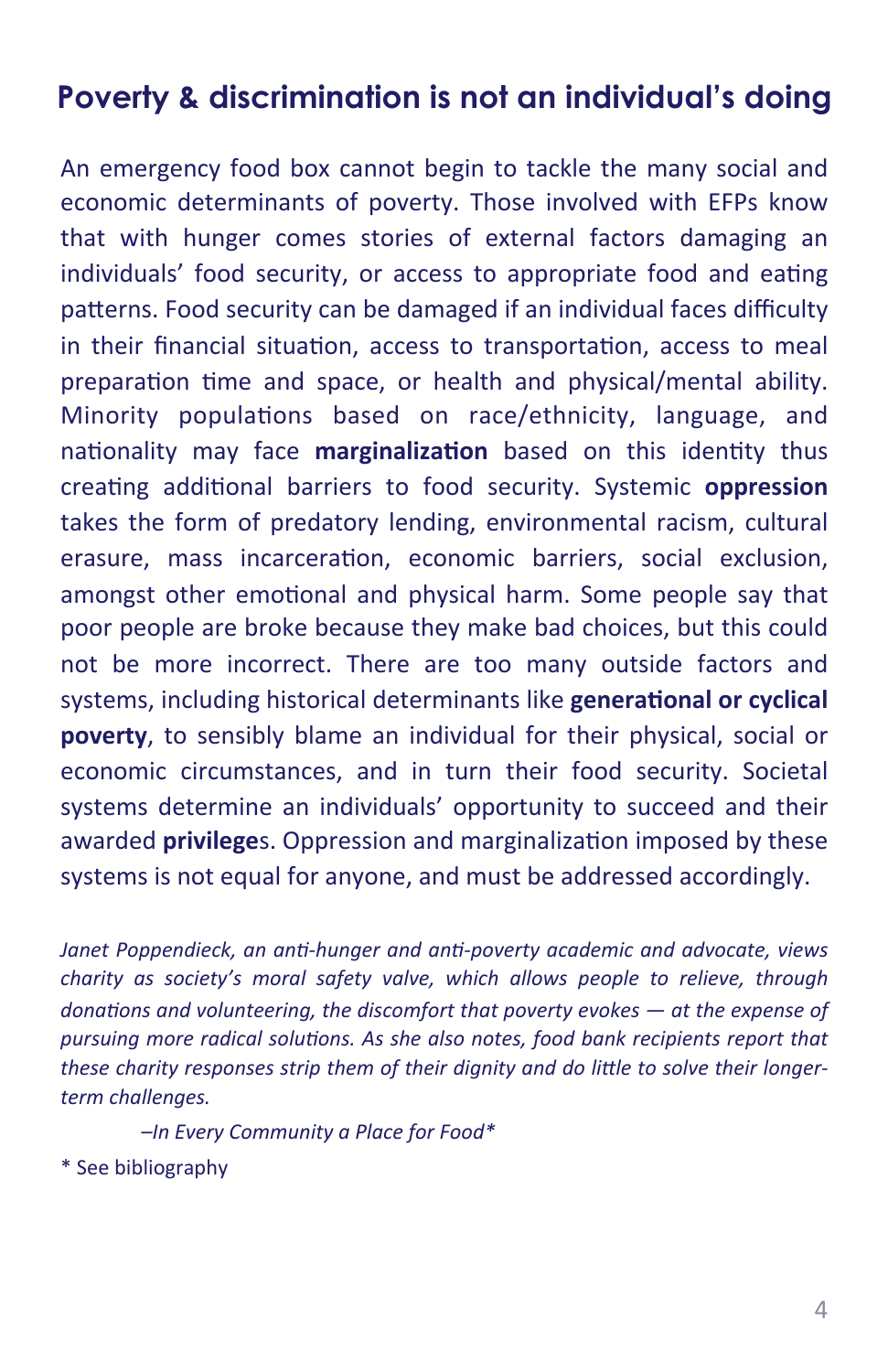### **Emergency food programs should not exist**

The end goal of every EFP should be to go out of business. The Community Food Bank of Southern Arizona's (CFBSA, CFB, or "we") **Social Justice** core value describes ideas and tactics that support going out of business, "We commit to addressing the root causes of hunger and advocating for social justice and the common good because we believe that access to safe, sufficient, nutritious food is a basic human right, and because we believe that empowered people and their communities thrive." Most EFP missions aim to put an end to hunger and poverty as well as promote health and justice. CFB acknowledges that there are root causes of hunger that are denying peoples' human right to the best food. EFPs strive to be not needed because ensuring basic human rights and a dignified life is the right thing to do.

EFPs should not exist because they were not designed to be a long-term solution to hunger. Food only fills an empty stomach until the next mealtime, while there are many other aspects of an individual's life that influence their food security or access to safe, nutritionally and culturally appropriate food. These aspects of life are mainly influenced by systems in society outside of an individual's control. Therefore, just giving food is inherently not a long term solution. This ineffectiveness is reflected in food bank history. The first food bank was created in 1967 in Phoenix,  $AZ^*$  with the design to support other EFPs temporarily, until hunger was eliminated. People with food to spare make a "deposit" and those who have feeding programs make "withdrawals". This process can be more streamlined than EFPs sourcing the food themselves. Despite "working to go out of business", food banks have spread to every state in the U.S. and increasingly across the world. EFPs and other private social services have spread in response to a rising population of individuals of low socio-economic status (low SES) who are having their basic needs denied through societal systemic failure. A weak government social safety net and labor protection has contributed to this severe **inequity**. Hunger and poverty are complex problems that cannot be solved with emergency food boxes alone. Therefore "feeding the line" through EFPs is a necessary component for ending hunger, but will not sufficiently end hunger alone. Social, economic and political systems must be changed to ensure all can prosper. 5 

\*http://www.firstfoodbank.org/learn-more/our-history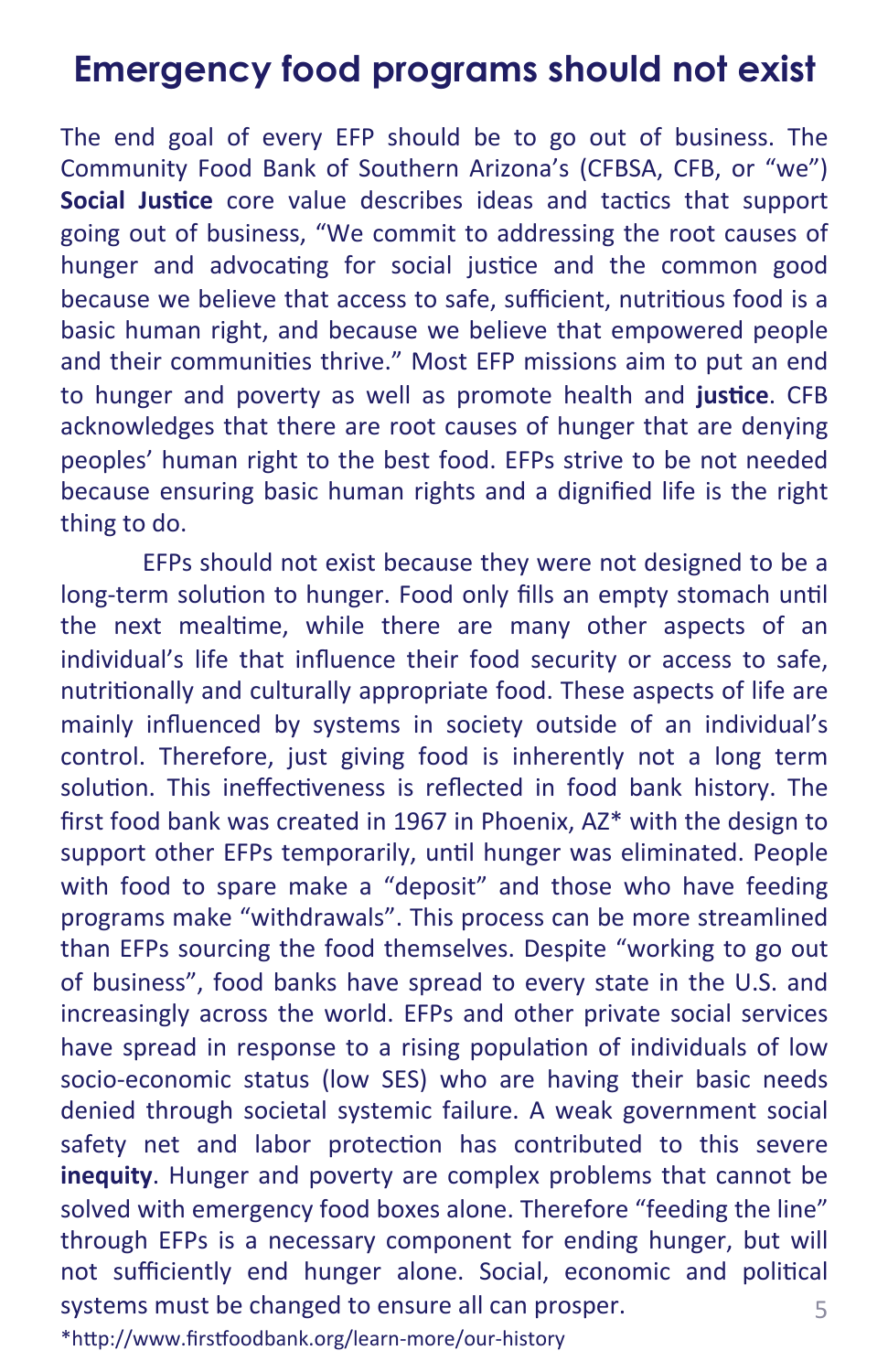## **Feelings matter**

What is dignity? Feeling worth it. Feeling worthy creates pride and confidence for oneself, which is healthy for success. As stated before, we believe every individual is worthy of their basic needs being met, so they can prosper. However, social systems exclude minority and women populations on an emotional and systemic level. The economic system bases worth on an individual's ability to produce income or capital. Our political system does not support individuals unable to fully participate economically, often due to the their social identity, to support themselves or their dependents. These systems, and the dominant culture that support them, influence pride to be based on individual's worth and success in the economic and political systems. If inequity in these systems forces someone to seek help with basic human needs, they might feel individually responsible, or not worthy, since they are unable to independently meet these needs. This is unacceptable and **unjust** to those unable to make ends meet, because their existence makes them worthy to have their needs met and for them to prosper.

EFPs can directly oppose this damaging and unrealistic sense of worth by providing everyone seeking help with dignified access to quality food, other basic human needs, and advocacy opportunities to change systemic problems no matter the individual's identity or their ability to pay the bills. Advocating for and ensuring individuals' have basic needs met, with opportunities to succeed, creates positive impacts for the common good. When individuals are able to reach their full potential, society thrives. Everyone deserves to feel worthy, dignified and proud of their role in society. This dignified feeling can be cultivated at EFPs through interpersonal interactions as well as operational practices. The remainder of this handbook contains guidelines for these interactions and operations.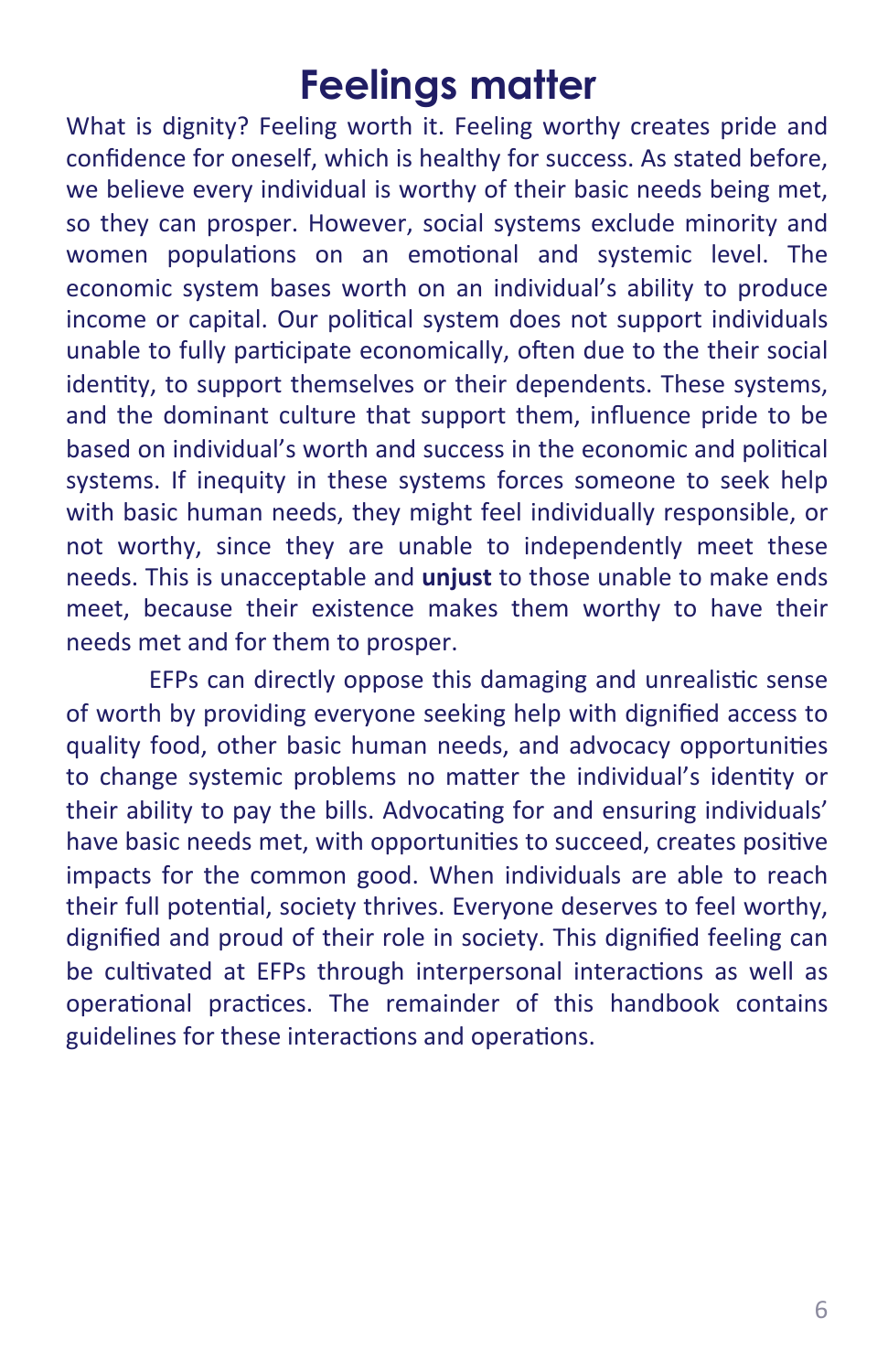The entire EFP community, including members, volunteers and staff, should be involved in creating intentional healing spaces. The moods and attitudes of those putting on the EFP greatly impact the interactions in the EFP community and effectiveness of the EFP. Interactions between all EFP community members can impact an individuals' emotional health, feelings of worthiness, dedication to and participation in the EFP community and personal success. The financial, physical and emotional injustice created by the economic and political systems in society cause harm to everyone in society. Trauma experienced through systemic injustice can be brought to the EFP with the individual and shared with others through peaceful or not peaceful ways. Therefore volunteers and staff must intentionally practice self-care, individually and in community, and encourage it with EFP members where possible and appropriate. Individual selfcare includes treating one's body well, doing stress relieving activities, doing any activity that brings you joy, reflecting in a journal, or any other way to mentally and physically refresh, heal and rejuvenate. Community centered healing spaces can be fostered through story telling, creative spaces (art, music, dancing, etc.), cultural spaces, support groups and other community building groups doing activities they enjoy while building relationships. It is important to understand the injustices created by these systems are felt in different amounts and ways depending on one's experienced privilege and access to opportunities. Therefore, those with experience of **systemic privilege and power in society** must remain exceptionally compassionate in the EFP environment, and conscious not to exhibit behavior that is prejudice, unknowingly prejudge or could be interpreted as prejudice. By creating and practicing in healing spaces at EFP programming, as well as in informal ways, the EFP community should become stronger, more connected and more compassionate.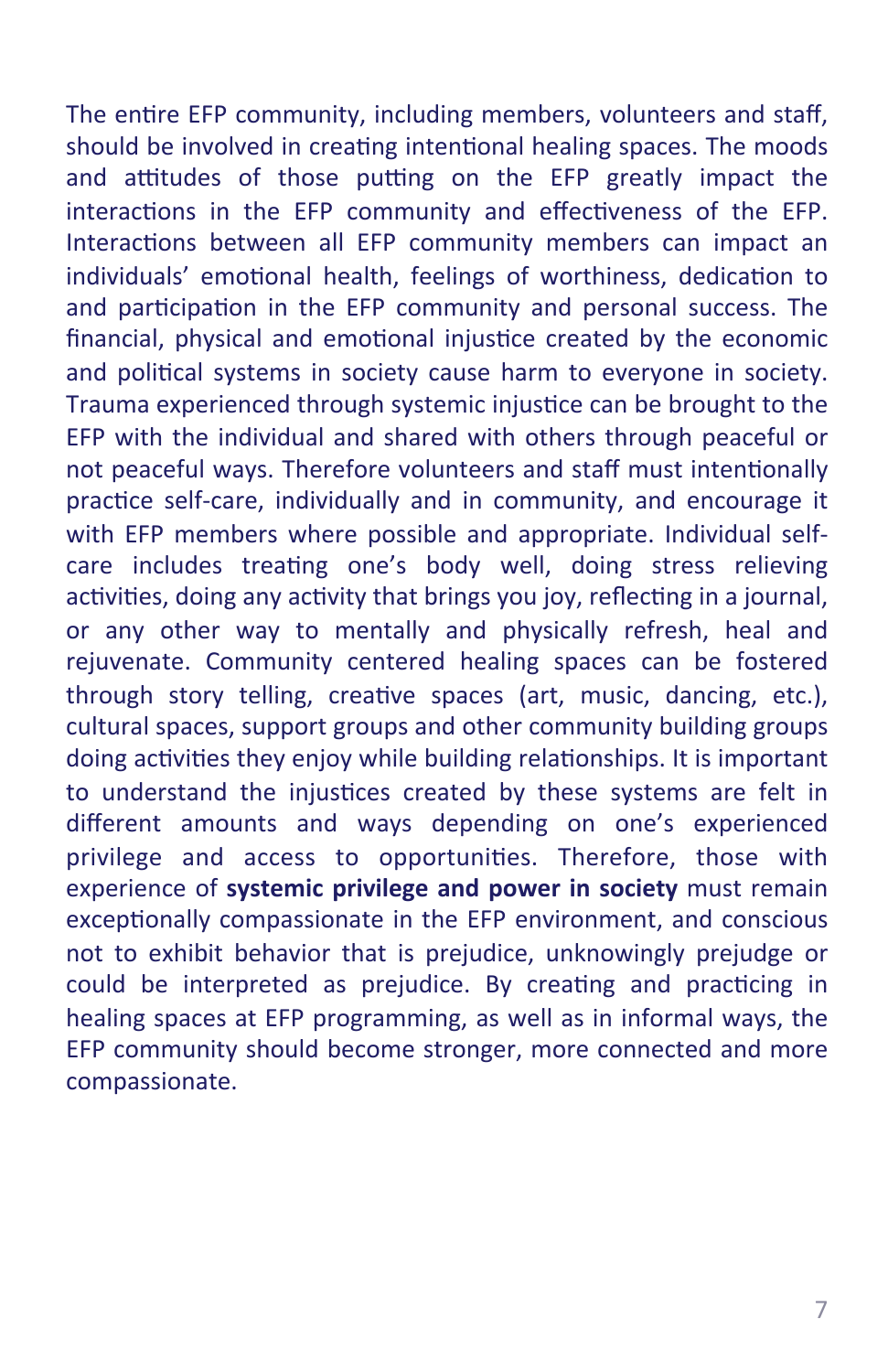## **HOW**

Systemic determinants of poverty and their potentially **disempowering "Band-Aid solutions"** (like EFPs) have been in place (and power) for decades. Therefore, making the personal attitude changes and operational enhancements for a dignified experience is going to take effort and time. These processes include: trust and respect being openly practiced in EFP interactions, capacity building to create both an efficient and personalized experience at EFP, and **community food security** programming. It is important to view this process as continuous and steady with small changes being tested and made over time. A potential initial concern among EFP community members is the need to balance operational efficiency with community building opportunities offered through operational flexibility. It is also important to balance investment in dignified infrastructure with the inherent need to ultimately go out of business and not institutionalize poverty. All EFP community members should be included in the development (where possible) and be aware of the basic ideals and protocols designed to **ensure** a dignified experience at the EFP. This means communicating through trainings for staff and volunteers, as well as signage for and verbal communication between staff, volunteers and members about protocols, expectations and invitations. This handbook is the beginning of a continuous conversation and process to ensure a dignified experience at EFPs that will need the support and participation from all EFP community members.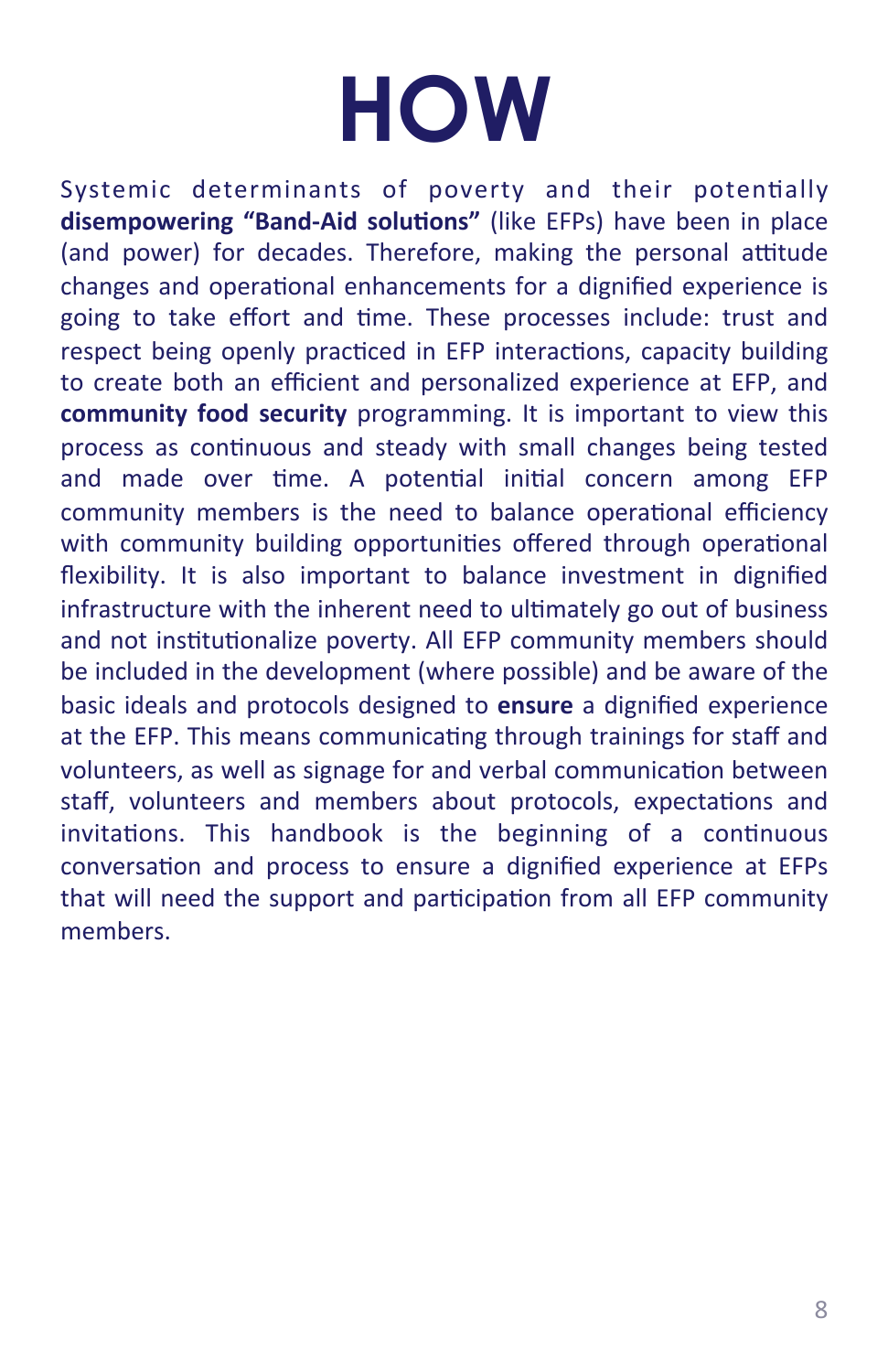## **Trust & respect**

How can we begin to tackle the many problems within our society's systems? A small but impactful place to start is with interpersonal interactions within EFPs, and in the world. When a society is sending messages that an individual is not worthy, it must be combatted with honest trust and respect towards that individual. CFB defines the core value *Respect*, "We recognize the inherent worth and dignity of every person and treat all with **equity** and compassion", and *Integrity*, "We act with honesty, trust, and transparency – and deliver on our commitments". Applying these values to our interactions within EFPs, especially between one person without the experience of **food insecurity** and someone else with the experience, is essential for assuring a dignified experience.

Every interaction at an EFP should begin with, and embody, full trust. This starts with a warm greeting and ends with a caring farewell. Individuals running the program must trust the participants to know their own needs and solutions, and not doubt them or pass condescension. They must also build trust with participants, since social services, to this point in time, have left many individuals distrustful. The goal is for participants to trust they will be respected at the program before participating or right at the start. Respect is a display of trust through compassionate actions. For community to be built between individuals who have experienced food insecurity and individuals who have not, those without experience must defy the messages from society telling them they are more worthy of their basic needs being met, and treat participants as equals, and the experts of their own experience. EFP staff/volunteers must not interact with a participant, no matter how short the interaction, indifferently, sourly or in a condescending manner for any reason, including their appearance, behavior (keeping the EFP space safe), or any aspect of their identity. Every participant is worthy of full trust and respect from the start, which must be reflected in staff/volunteer expressions, demeanor, language, tone and actions.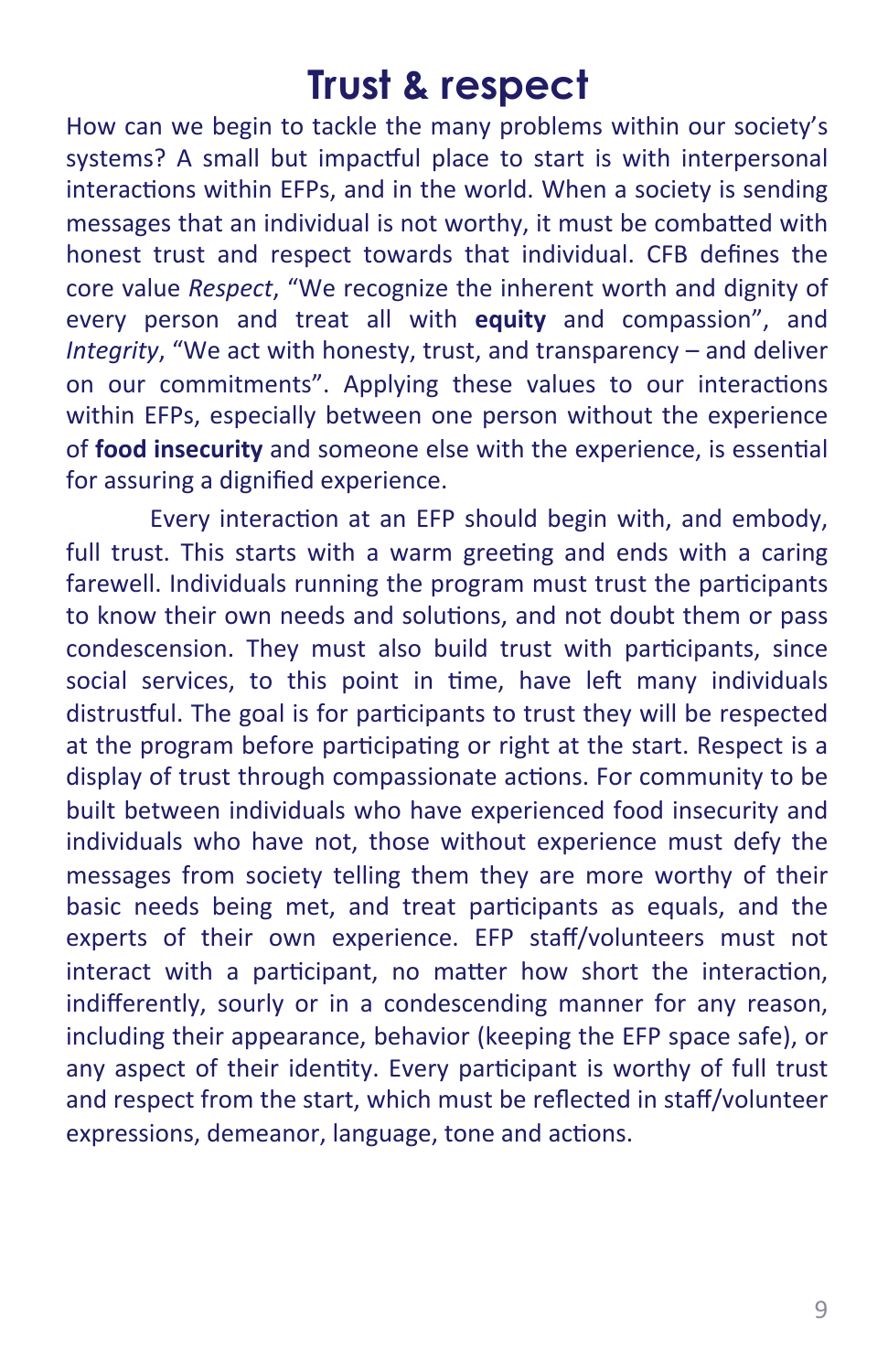It must be the goal of the EFP to foster as much community as possible. Community interaction and relationship building is often a need for EFP members; especially elderly folks or people who live on their own. Volunteers and staff should have the flexibility in their working position to engage in conversation with members when invited. If needed, create back up volunteer roles to assure various positions are filled while conversation happens between members and volunteers. It is also important that the physical space and program operation process promotes positive interaction within the EFP community composed of members, volunteers, and staff. Community building is essential for trust formation and program success. The following operational practices describe multiple approaches to ensuring a dignified experience at EFPs in an attempt to accommodate the many different capacity levels and characteristics of EFPs and their communities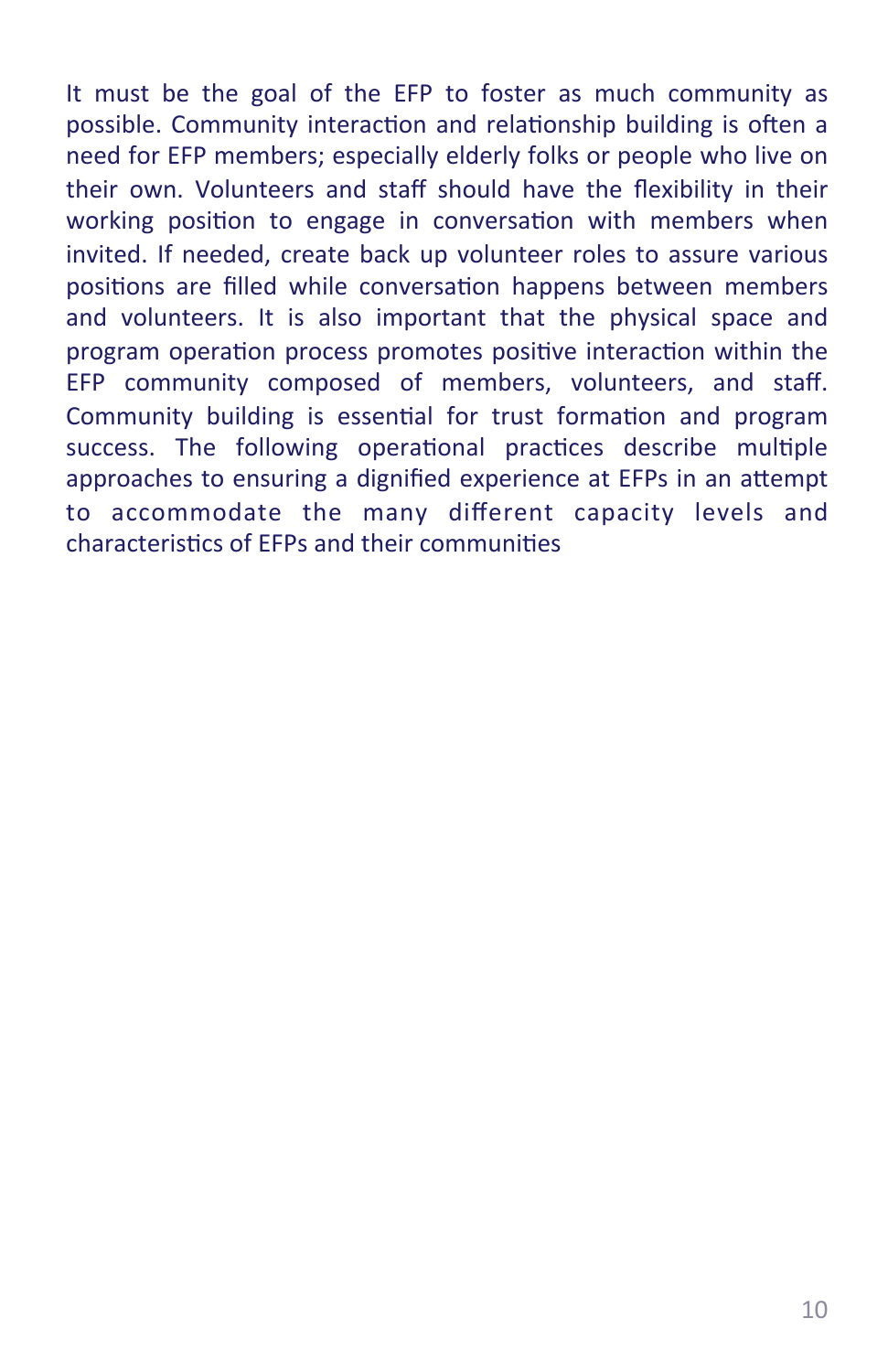## **Operational practices**

EFPs should strive to serve fresh and high-quality food in a dignified way, while improving access to local food. When EFPs are in their early development, it is good to focus on balancing efficiency with creating a personalized experience for each member. These goals can be achieved through cultural competency training within the EFP community, effective food sourcing and distribution, simple access to the EFP, member **autonomy** and choice, and building a strong volunteer community. Every part of the emergency food chain from the donors and drivers to the sorters, volunteers and members, influences if the EFP **ensures** a dignified experience.

The following food sourcing recommendations will most likely be challenging because the current food system is not necessary set up to support them. The EFP should promote and seek nutritious, local, sustainably grown, culturally, and otherwise, appropriate for the members. This effort must be balanced with reality of hunger and **food insecurity** and the reality of the emergency food chain. It can be condescending and elitist to only praise the foods listed above, if one does not address that those foods are still widely inaccessible to low SES people if they are not donated or purchased and distributed through the emergency food system. The solution is not to make food cheaper, but to assure everyone has sufficient means to obtain food at its true "cost". The emergency food system has largely functioned as a resource to grocers and food manufacturers to avoid disposal costs, and is therefore at the whim of the donator. Therefore EFPs should support an alternative and just food system whenever possible to assure better sources in the future, and an end to their existence. 

Internal practices ensuring a dignified experience as well as programming should be more in the EFP's control. Therefore the following operational guidelines regarding cultural competency, interpersonal interactions, and community building will be unique to each EFP. This handbook communicates some shared values and practices that can be adapted to each EFP accordingly, and at the appropriate pace.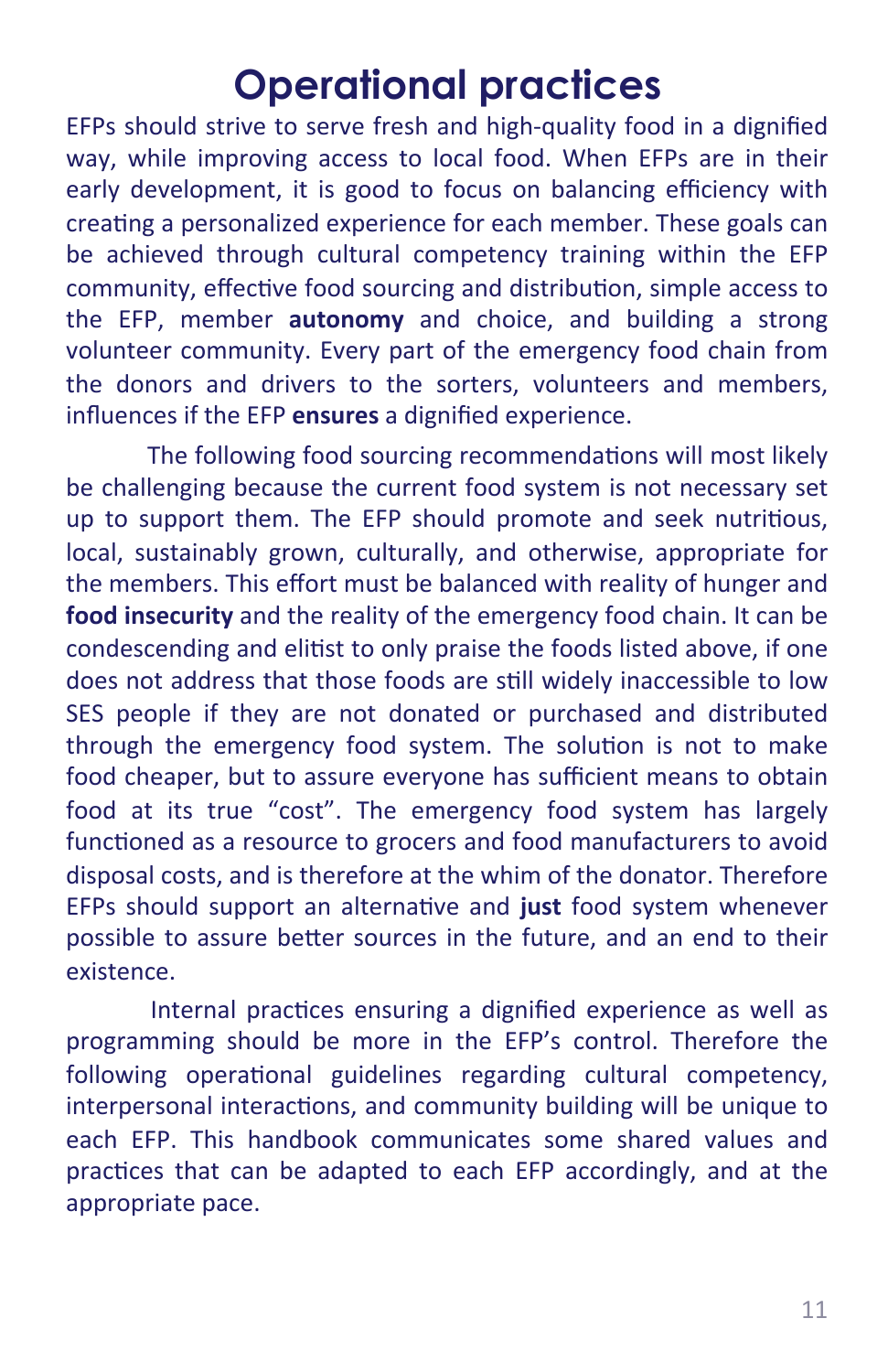## **Practice cultural competency**

Cultural competency is a continuous process that takes research, reflection, dialogue and action. EFPs should seek information from their members regarding cultural heritage and traditions regarding food and community building in general. Food choices that are known and used by the EFP member population are essential for ensuring dignity and minimizing waste. Language accessibility, based on community needs, for all signage, communications and in-person conversations is needed at EFP programs. To practice and develop cultural competency at the individual level there needs to be group work as well as individual research and reflection. Group work through the EFP can take the form of required cultural competency workshops based on the EFP community demographics, as well as anti-discrimination policies and training. Spaces for creativity and action should also be fostered through culturally specific cooking classes, craft workshops, advocacy groups and other active groups. It is essential that after group work individuals do personal research on their identity, culture and related position in society's systems, and do personal reflection based on their findings and feelings. Printed resources should be provided to do this research where needed or useful. Practicing cultural competency is a healthy way to promote dignified interactions between people with varying cultural identities, as well as provide opportunities for learning, self-care and healing spaces.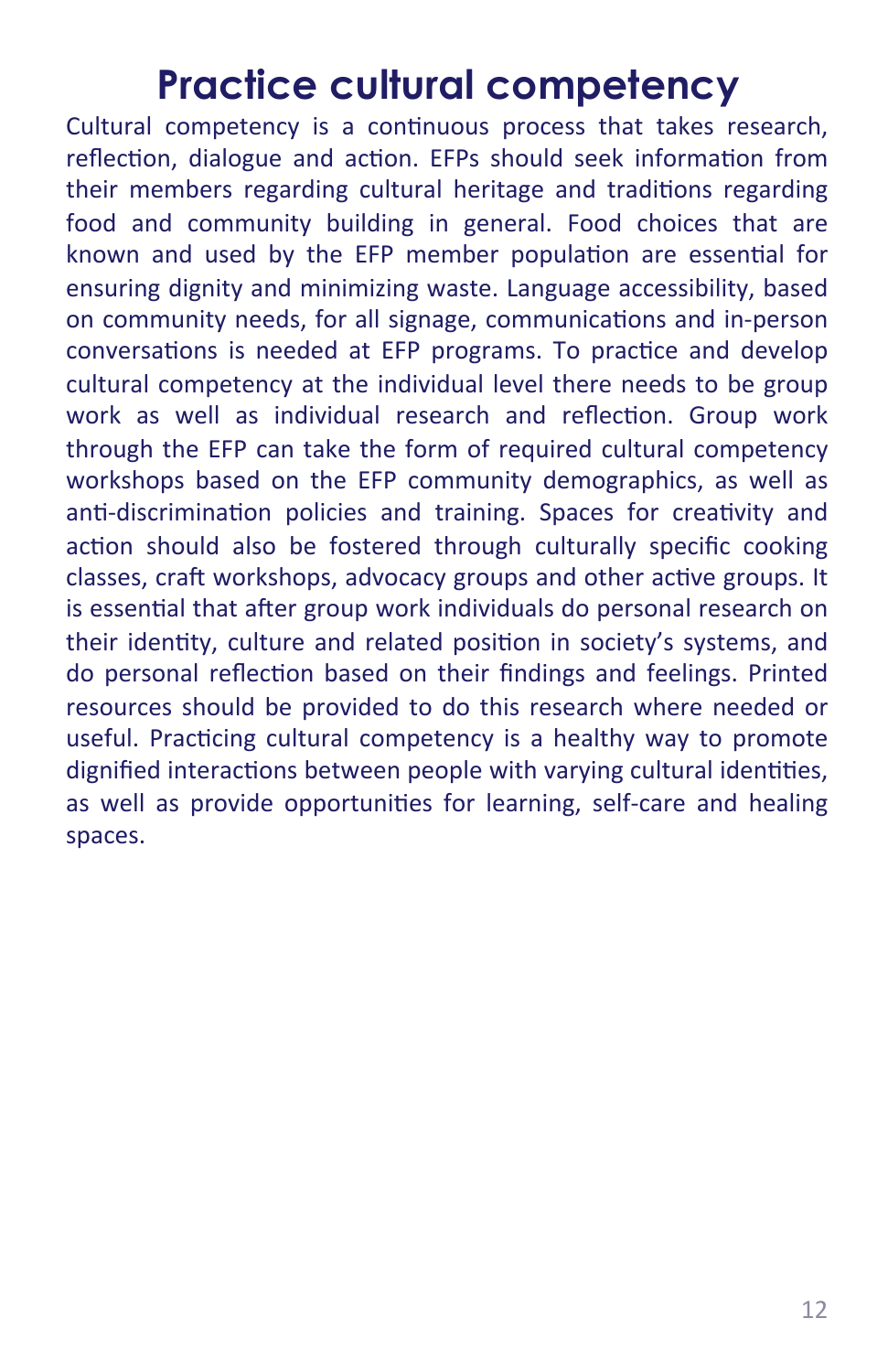## **Physical access to program**

EFPs should work to make their program physically accessible to as many members of its community as possible. EFPs need to be aware of their member's ability levels and create modes for participation accordingly. EFPs should designate signage welcoming input as wells as include a space in the intake process for the member to describe modes of participation the EFP should create. Additional or special access to participating in the program should be made for members. These modes of participating might entail being open in the evenings and on the weekends for working members, or members busy during regular hours. Members without transportation, or without the ability to physically access the EFP space, could be reached through a mobile pantry with a menu available to members for choice. For very busy members, there could be an option for additional appointments if the program staff power allows for that.

The experience to and from the EFP, for those members who visit, should be ensured by the EFP whenever resources are available. Some physical modes to participate in the program might entail construction of ramps, use of alternative entrances, or curbside delivery. The formal or informal waiting area of the EFP should receive attention, as this experience has potential to be disempowering, or empowering and a highlight of the program. After their travel to the EFP, not many members look forward to boring long lines, or waiting spaces that are physically difficult to be in. Any outside areas used for waiting or activities should ensure comfort of members despite local weather. Waiting areas need seating for members who need to sit while waiting. One recommendation is a central waiting area, as opposed to lines, designed like a living room or community space. Members are checked in and called to intake and/or food access by name according to arrival time. Snacks and kids' activities are provided. This design ensures a comfortable, fair/ organized and socially conducive waiting space.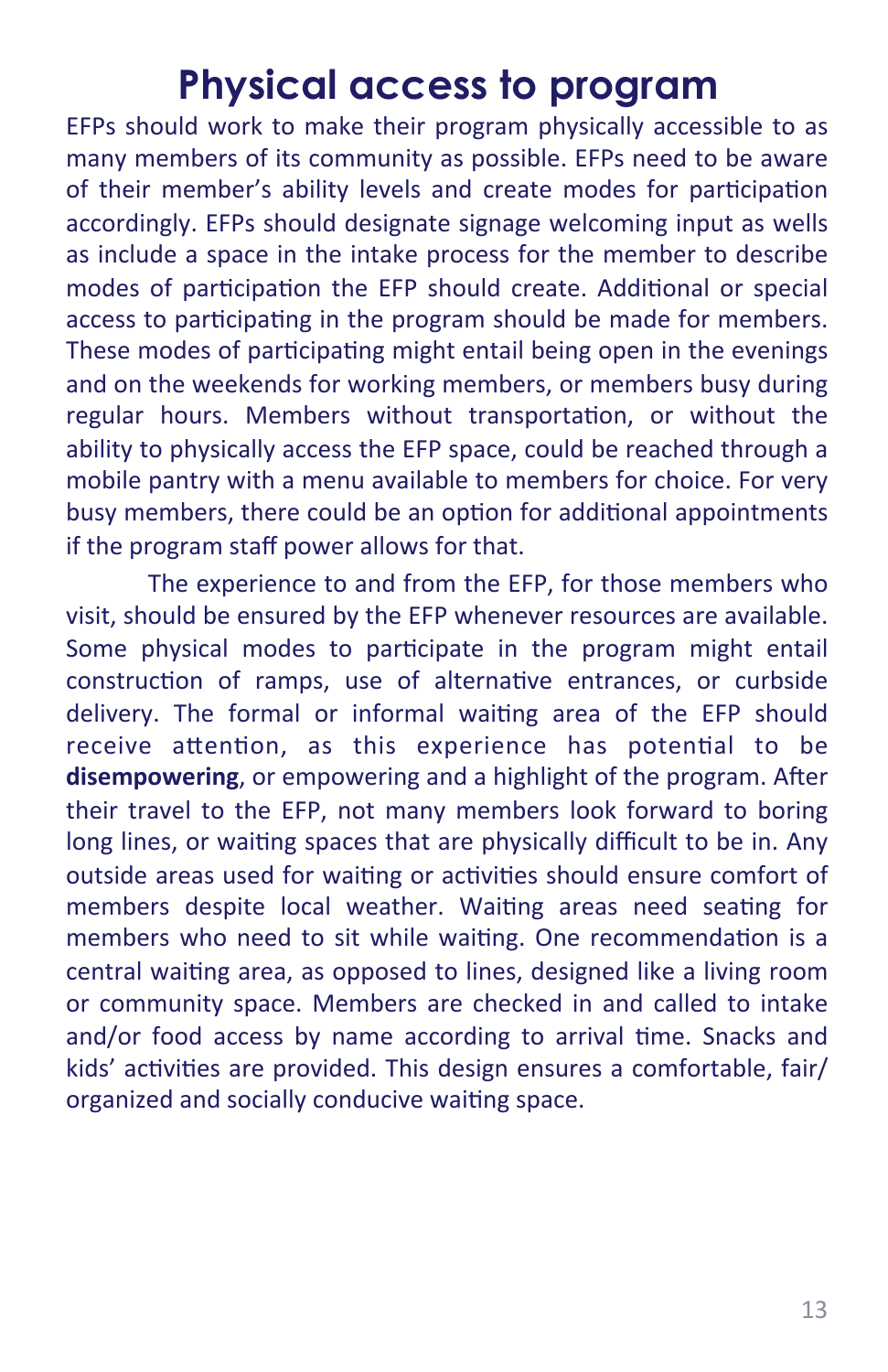For members using public transit or walking, the EFP should consider supplying utility carts or other ways for members to carry food to their next destination. Members with cars might need assistance loading their car, or need additional bags to distribute food weight so they are able to unload it at home.

The best way to know what additional modes of participation need to be created is to ask the member! When creating modes of participation it is very important the EFP volunteers and staff are trusting and compassionate of the members. Asking for additional modes of participation, and advocating for oneself, can be a difficult process. Therefore, annoyed or distrusting attitudes towards creating these modes of participation are especially harmful. Remember, feelings matter!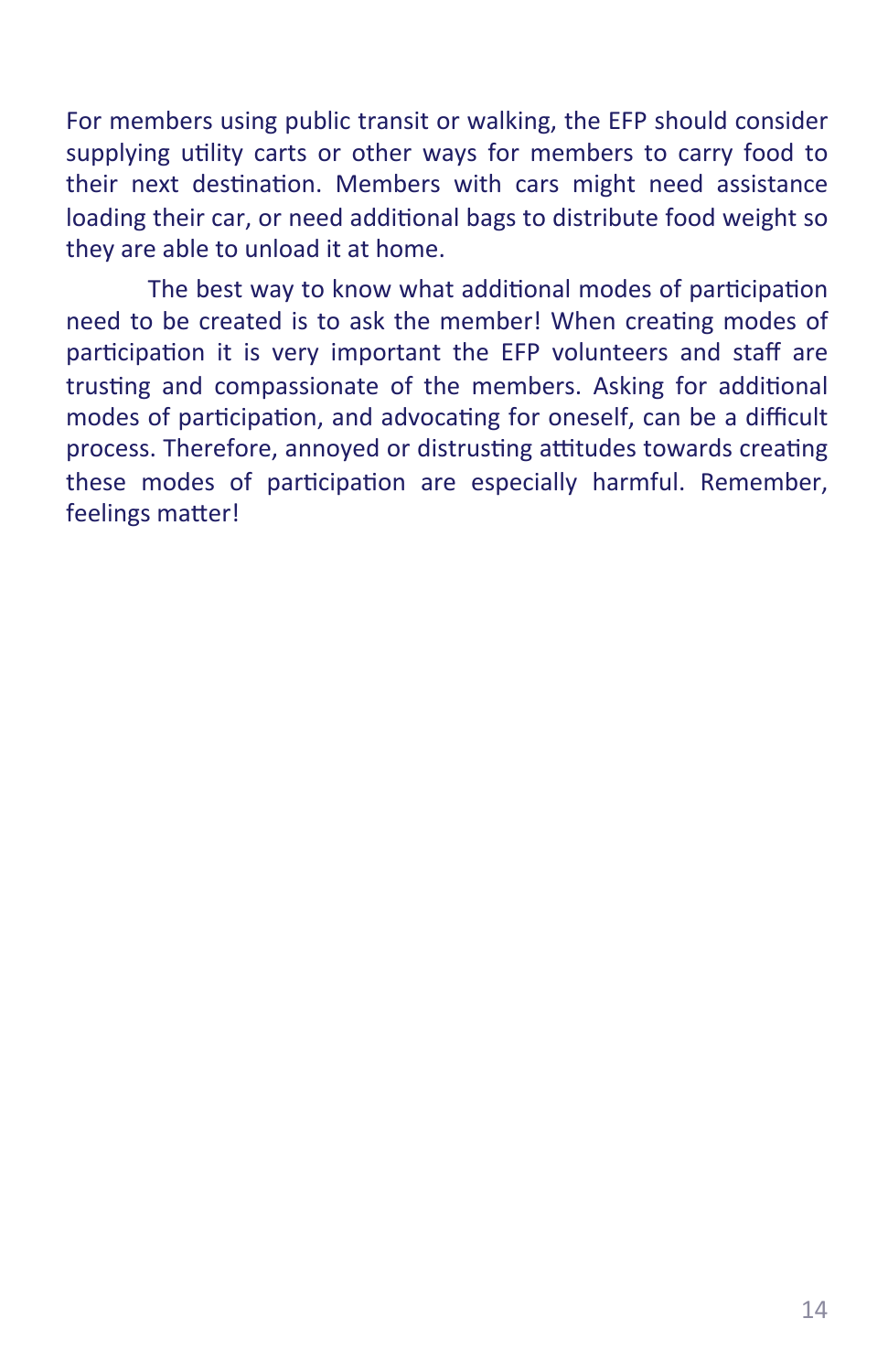## **Simple requirements for participation**

Requirements for participation should be as minimal as possible. Keeping count of EFP participants and their households is good practice for tracking program needs and success. Other requirements proving income, address, identification, or referral can be barriers for an individual seeking help. Asking for this proof can also feel invasive. Simple access to participation is based in trusting the member's intentions.

In situations where it is necessary to collect personal information from guests, which is the case for EFPs distributing government-issued commodity foods, EFPs should communicate the purpose of collecting the information. EFPs should also keep all member records private, and communicate this practice to members.

## **Accessible allotments**

There is never too much to give an individual while the need persists. Ideally, EFPs should allow members to visit as often as needed and take as much as needed. The EFP should strive to provide the ingredients for full meals. This means different individual members would have different types and amounts of food based on their needs and desires. However, equal access among EFP participants to food is legally required for federally affiliated EFPs. Equality can sometimes betray **equity**, because equity allots according to need, and need is not necessarily equal. Balancing these realities, EFP protocols should allow for the greatest access to food without compromising the access of other participants. When trust is established in the EFP, members tend to only take what they need, as well as enforce allotment rules amongst themselves. EFPs should encourage community accountability.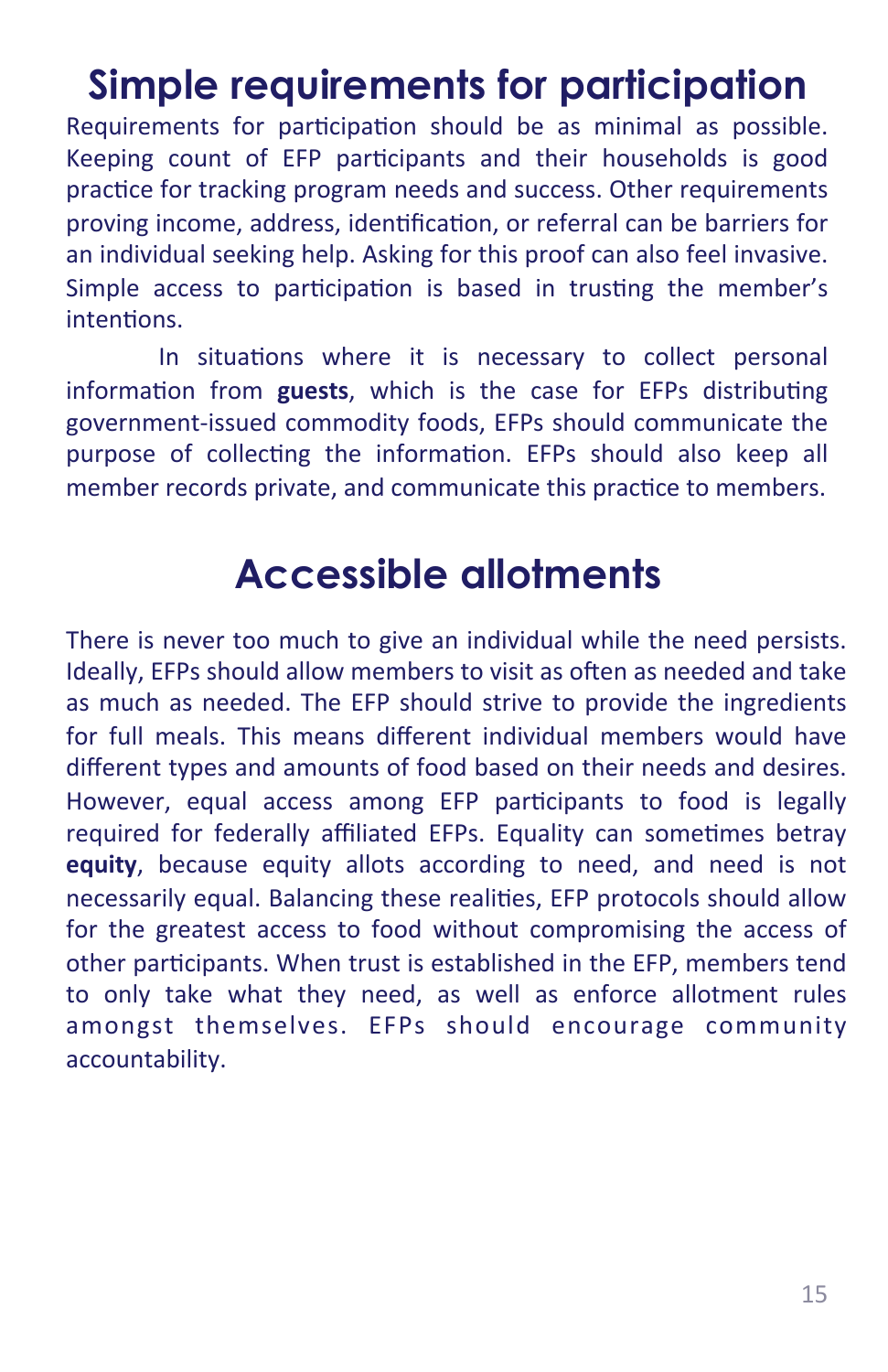## **Accessible foods**

EFPs should solicit feedback or screen for physical (cooking and eating) food accessibility among their membership and **ensure** healthy and appropriate foods are available for its members. For example, cut/washed/prepared vegetables are useful for working/ busy people who do not have the time to cook, or people without the physical ability to cut produce. Shelf stable foods with easy-open lids/ packaging and whole produce (no need for refrigeration) are ideal for people without access to kitchens, cooking supplies or a refrigerator. Soft foods should be sourced or created/prepared for people without teeth. Source foods that the EFP members know how to cook with (i.e. culturally appropriate) and/or provide easy and nutritious recipes designed using almost entirely ingredients from the EFP.

## **Choice & autonomy**

Every member has their own mind; so let them use it! EFPs should strive to let members choose and fill their own baskets/bags/carts from a wide selection of fresh and shelf-stable items. Volunteers and staff should avoid the phrases, "you can have  $X$  (amount) of  $X$ ", and use language that promotes **autonomy**, "please choose X (amount) of X". Volunteers and staff should describe and explain the food products, but should not seek to sway the member's choice based on their own judgment of what is best for the member. Volunteers and staff must trust that members make their own best choices. There are many levels of choice and autonomy within EFPs including opportunities for members to swap unwanted items, members ordering desired products from behind a counter (or other situation where they do not grab products themselves or pack their own bag), choice for some items or bonus items, or full choice and autonomy. The point is to be as close to a grocery store as possible, without the pressure to spend money, because income should not determine an individual's autonomy in their food choice. Money is not being exchanged, but if communicated, guidelines for family size and amount selection will be respected when members feel a stake in the common good of the EFP and its community.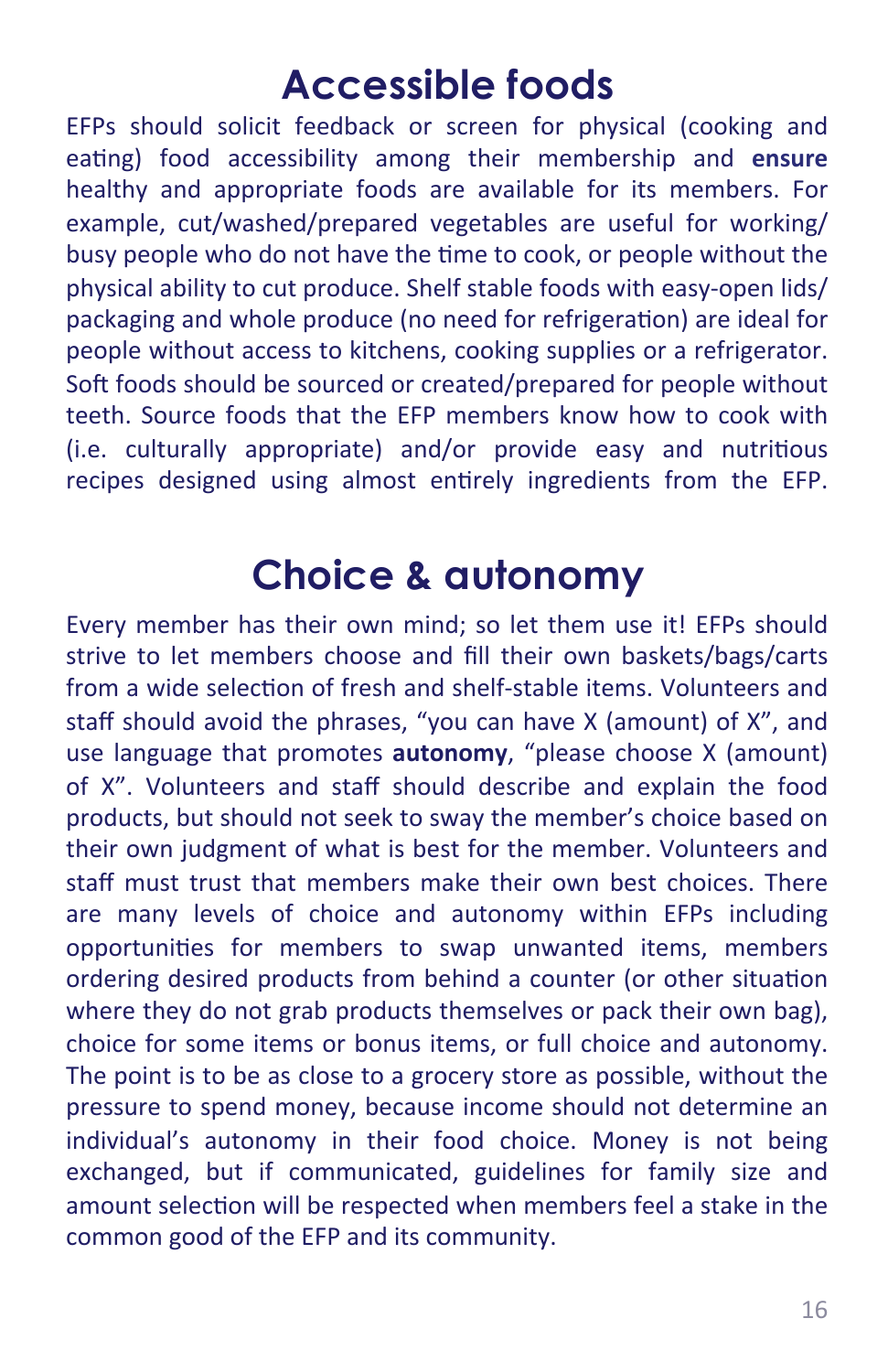## **Food that nourishes**

Some simple guidelines for healthy eating are: eat whole foods, mostly plants, including grains, and process them into meals yourself. Strictly counting calories or being on a regimented diet is not a healthy way to nourish oneself physically and mentally with food. Simple and respectful nutrition advice should be provided within the EFP community. Eating whole foods cooked at home is one way to avoid the high sugar, salt, and fat meticulously added to make processed foods so appealing and satisfying. Encourage sugars (which exist in fruit, grains, and vegetables) that have not already been "digested", refined, or broken down to the point of being easily dissolvable. Free sugars (found in fruit juices, corn syrup, cane sugar, juice concentrates, white breads, etc.) have been isolated from the fiber, causing the body to absorb the sugar more quickly. This quick absorption forces the body to make dramatic efforts to level out the amount of sugar in the blood by creating insulin. The insulin stores the sugar as fat for energy use later. When this process has happened too quickly and is stressed, the body is more susceptible to diet related disease like type II diabetes, inflammation, high blood pressure, heart disease, etc.

The EFP should order and/or reserve special products whenever possible to accommodate it's members dietary needs and preferences. Depending on the EFP community, they can seek products designed for individuals with food allergies (lactose intolerant, gluten intolerant, allergic to peanuts, etc.), religious or cultural food traditions (Halal meats, kosher foods, celebratory foods, etc.), dietary choices (vegan, vegetarian, etc.), and dietary health diseases (diabetes, heart disease, high blood pressure, etc.).

EFPs often are serving vulnerable populations including children, the elderly and those with compromised immune systems. Therefore EFPs must be stringent in their food safety practices and serve foods to keep these members healthy, happy and safe.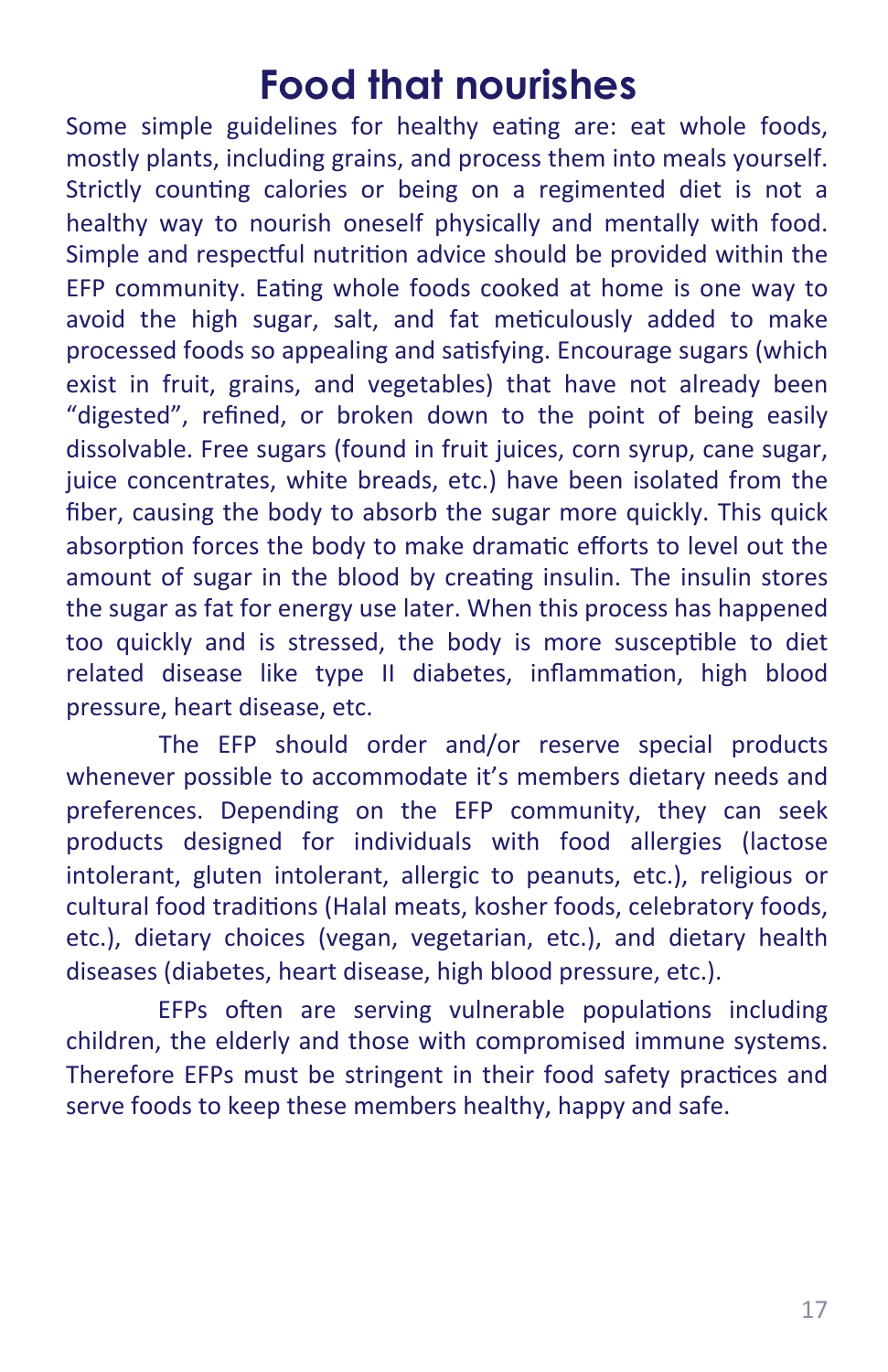Lastly, when communicating about nutrition and food choices, one must be understanding and compassionate about others' relationships with food. Remember to balance health advice with celebration and taste- eat some sweets! EFP community members must respect other individuals' personal relationships with food and their own health. Shaming is never constructive, so EFP community members must only provide health or food choice advice if it is requested. Everyone's health status is their own business, that no one else is entitled to know about or pass judgment on. Any shaming regarding one's health and/or food choices is also ignoring the many intense cultural influences on food. For example, food product advertising uses everything from deceptively worded health claims to tactics that create brand loyalty among children. To maximize profits, food companies construct their products to appeal widely, often aiming their advertising at low income and minority communities, especially children. Along with intense advertising, eaters are given confusing nutritional guidelines and have their own busy/difficult lives. All of these factors make eating **just**/nutritious food very difficult. As mentioned before, these foods are also not economically obtainable to low SES populations. Food advice must be given with a thoughtful piece of salt!



#### Web sources:

http://www.choosemyplate.gov/what-are-empty-calories http://agresearchmag.ars.usda.gov/2015/nov/foods/#printdiv http://www.npr.org/sections/thesalt/2013/02/26/172969363/how-the-foodindustry-manipulates-taste-buds-with-salt-sugar-fat http://www.who.int/features/2014/uk-food-drink-marketing/en/ 18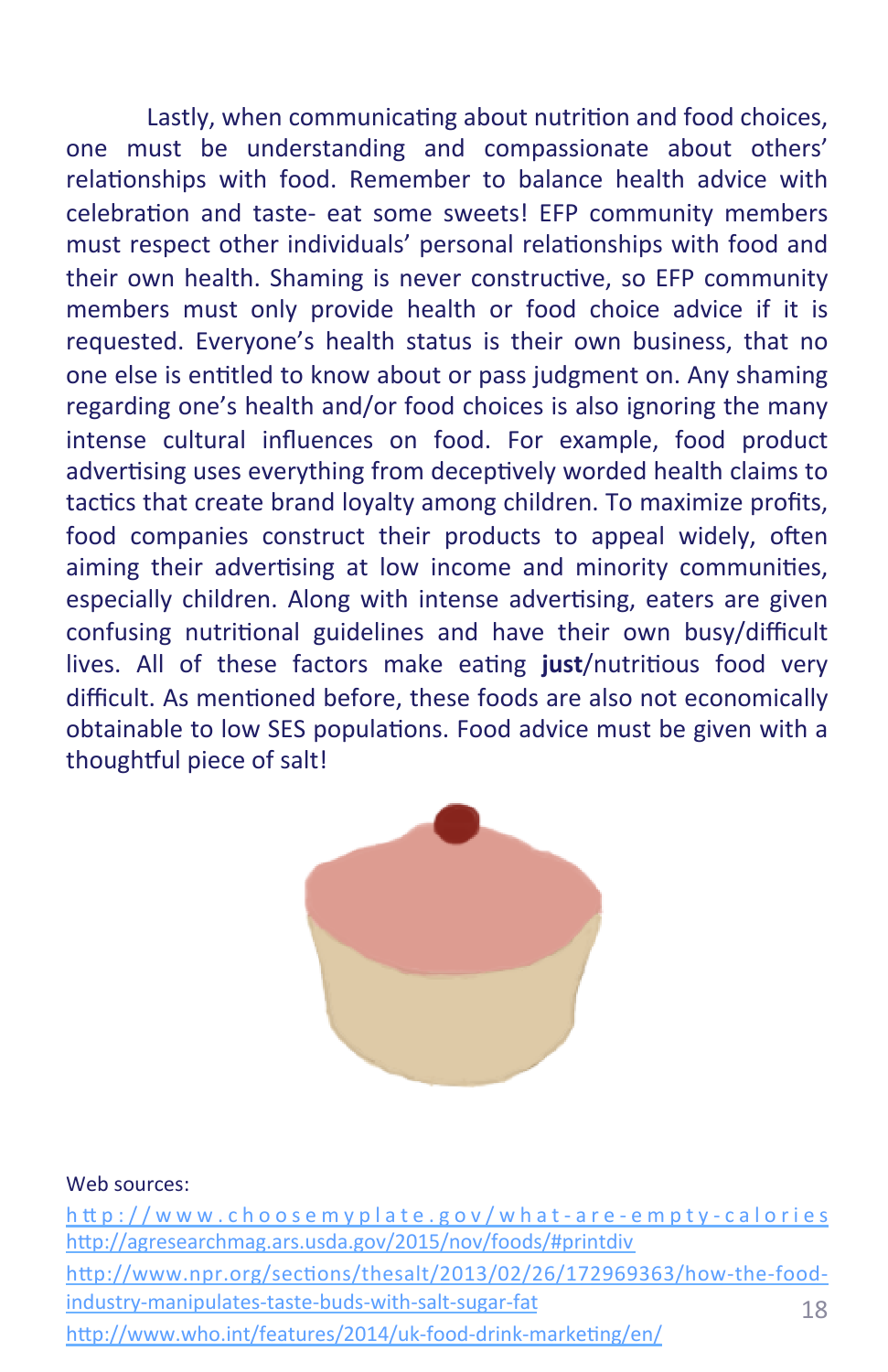## **Effective food sourcing**

Whenever possible, EFPs should strive to source the best food as possible for their member's needs and desires. Several guidelines for achieving this include:

- Communicate food safety requirements and dignity implications of damaged/old food products, especially produce, with retail partners through signage to display at the store sorting/food donation area
- Seek and build relationships with local farmers and food producers who can donate or sell their products to the EFP
- Source foods that are culturally appropriate for EFP members
- Source foods that meet special dietary needs of EFP members
- Source high quality foods grown with **sustainable** methods from local grocers

All volunteers/staff handling donated food uphold consistent standards for high food quality and discard food products that are damaged/old. Unhealthy, processed foods high in solid fats and added sugars are not accepted for donation, or accepted in a minimal amount.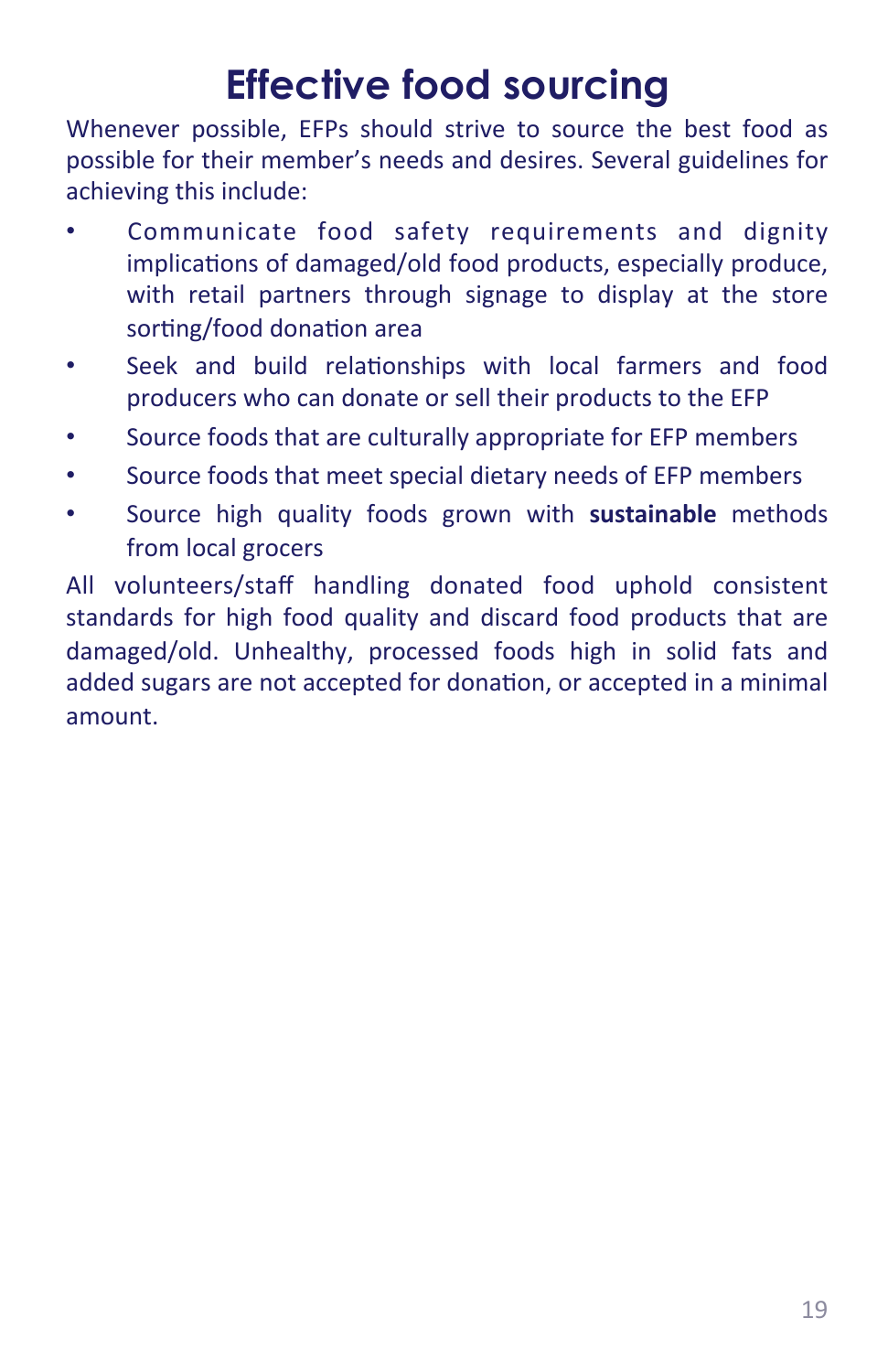## **Meet as many needs as possible**

EFPs should expand programs and services to meet as many basic human needs as possible including: warm meals, groceries, baby food and supplies, pet food and supplies, hygiene products, any other household items (light bulbs, bicycles, etc.), clothing, showers, address at EFP to receive mail (for homeless members), assistance connecting with government services, emergency assistance with rent, and necessary information to access other EFPs and social service programs. In these spaces it is essential that community interaction and support is promoted and practiced so that the services are experienced with dignity.

## **Strong volunteer & staff community**

Building a strong volunteer/staff community requires diverse identities, skills and leadership development opportunities, and community building opportunities. Diverse identities, especially volunteers/staff with first hand experience of poverty in the past or present, need to be included and supported in the volunteer/staff community. Skill sharing amongst volunteers/staff as well as leadership development is essential for a resilient community. Knowledge of the EFP processes and any other resources offered in the community should be consistent among volunteers and staff. Lastly, community-building events should be hosted at the EFP site and held off site. Some examples include: costumes for Halloween, volunteer potluck, bowling, etc. As well as activities designed for creativity, healing, education, sharing and advocacy.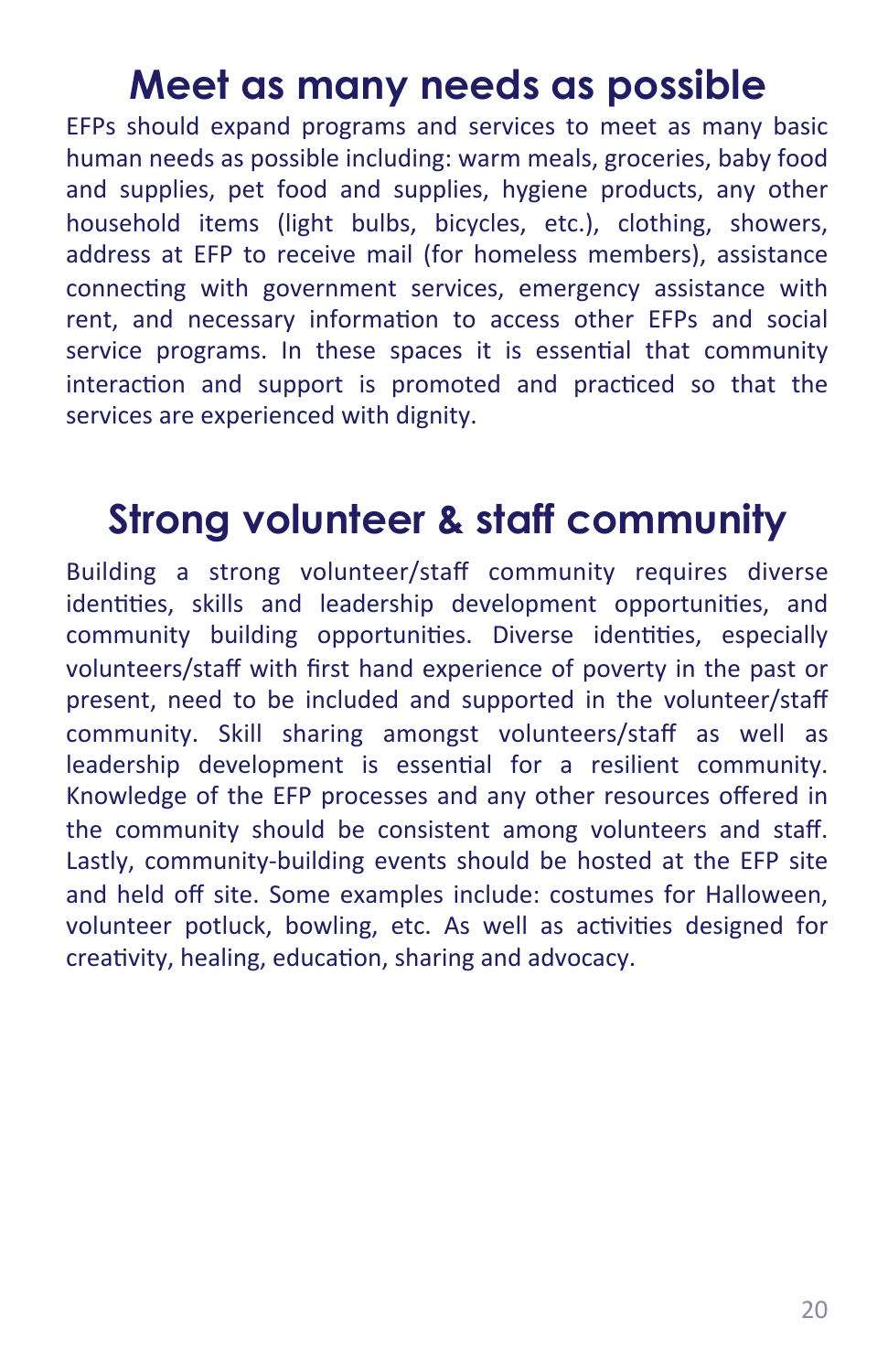### **Programming for community food security**

Once an EFP feels comfortable with their efficient and dignified feeding processes and protocols, they can begin to create and expand other programming supporting community food security (CFS). CFS is "a situation in which all community residents obtain a safe, culturally acceptable, nutritionally adequate diet through a sustainable food system that maximizes community self-reliance and social justice". EFPs need to incorporate programming, as well as support their members to participate in other programming in the community, that is designed to foster CFS.

Fostering CFS entails changing the food system on an individual level through skill building for food growth, preparation and entrepreneurship, as well as at the societal level advocating for policy to increase social assistance (SNAP/Food Stamps, TANF/ Welfare, etc.) and labor protection (increased minimum wage, union rights, etc.). These are also referred to as "shorten the line" programs because they address some root/systemic causes of poverty and food insecurity/hunger. 

In order for EFP community members to participate and succeed in programming, the EFP should ensure participation in the program by meeting their members' needs. These needs could include: schedules for working people/people busy during normal hours, provide monetary/in-kind compensation, childcare, meals/ food, transportation, and training/personal tutoring. Needs should be assessed by asking members directly.

EFP communities must balance promotion and recommendation of nutritious, locally and/or sustainably grown food with the difficult reality of hunger and food insecurity that individuals face. EFP communities must respect the need for food by its members, and not shame an individual's desire for food that does not necessarily fit CFS criteria. There is a potential conflict between the goal of economically supporting local producers/sustainable food and the goal of increasing the accessibility of affordable food for low SES populations. The immediate solution is not to demand cheaper food, but to demand equitable access to income to allow everyone to purchase food at its real cost. Everyone deserves high quality food grown in a sustainable manner.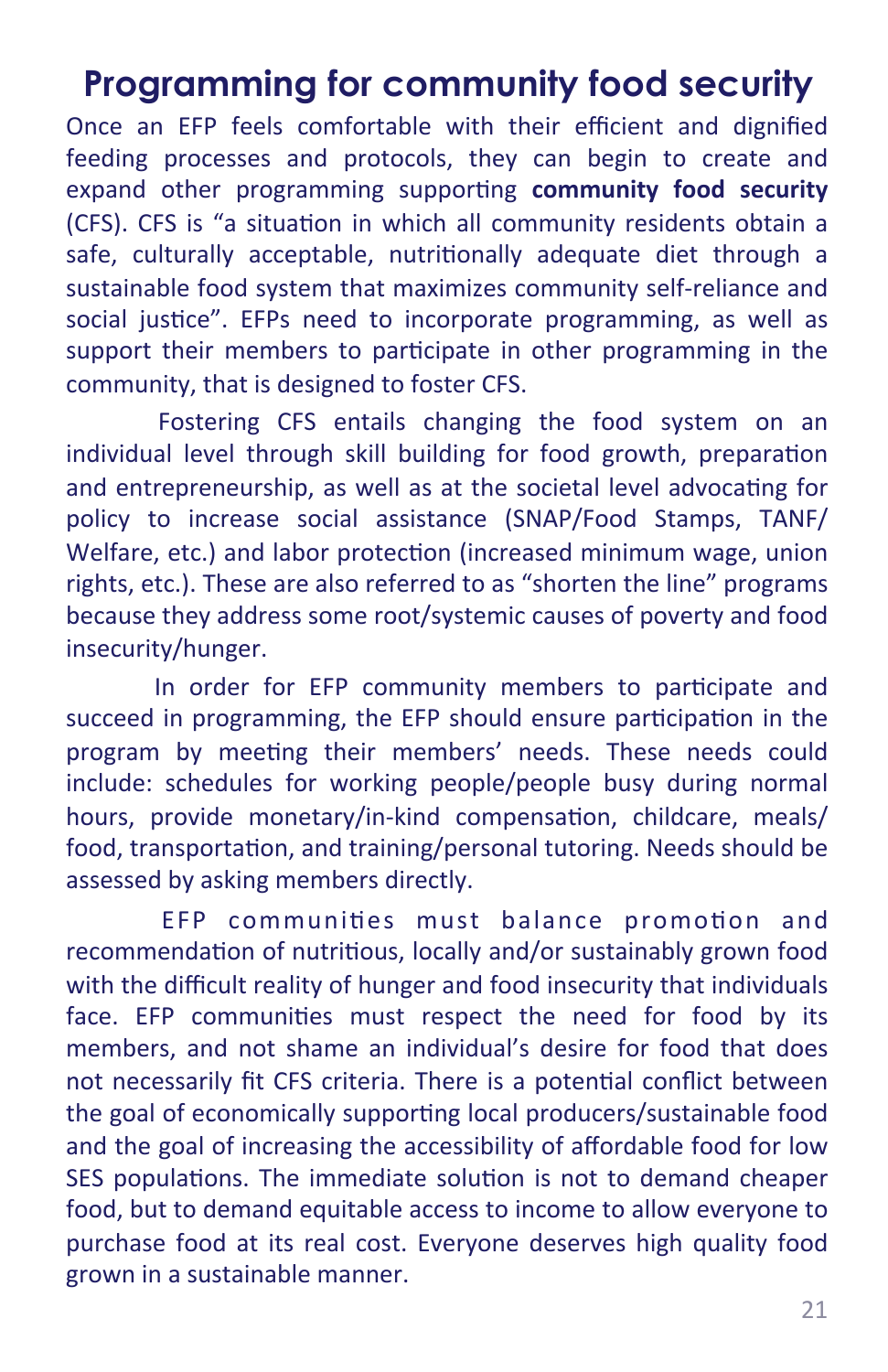#### **Food Justice at the Individual & Community Level:**

Community-focused food initiatives engage individuals to build skills and relationships. Some initiatives and programs might include: catering and career development, community kitchens, community gardens, farmers' markets, supporting community economic development efforts, and building EFP community decision-making skills through advisory councils representing different EFP **stakeholders**. 

#### **Catering, meals & career development-**

EFPs with access to kitchens can venture into creating catering businesses to support their programming. Catering and for-profit programs would not be supplied with donated food. However, volunteers and chefs can prepare meals for EFPs who serve meals. As long as participants are fully supported throughout the education process and into the employment field, culinary career development, with special recruitment and support for marginalized populations, can provide a steady and superior labor force at the kitchen site.

#### **Growing food-**

Understanding where food comes from, and the energy that goes into its production is a great skill and can cultivate a deeper value for food. Demonstration gardens, community farms and community gardens are great opportunities for education and community building. If a project is designed to attract and incorporate the community, it must work with the community throughout the development, giving them decision-making power. There must be opportunities for skill sharing and education on gardening skills. Local, historical, and especially indigenous peoples', agricultural practices should be incorporated into garden designs where possible. For example, in Tucson, AZ, the irrigation strategy using ollas is great for desert gardening because ollas preserve water. These buried clay pots slowly leak water to the plants' roots beneath the soil surface, minimizing evaporation. EFP garden construction and programming should reflect the needs and desires of the EFP population and local environment.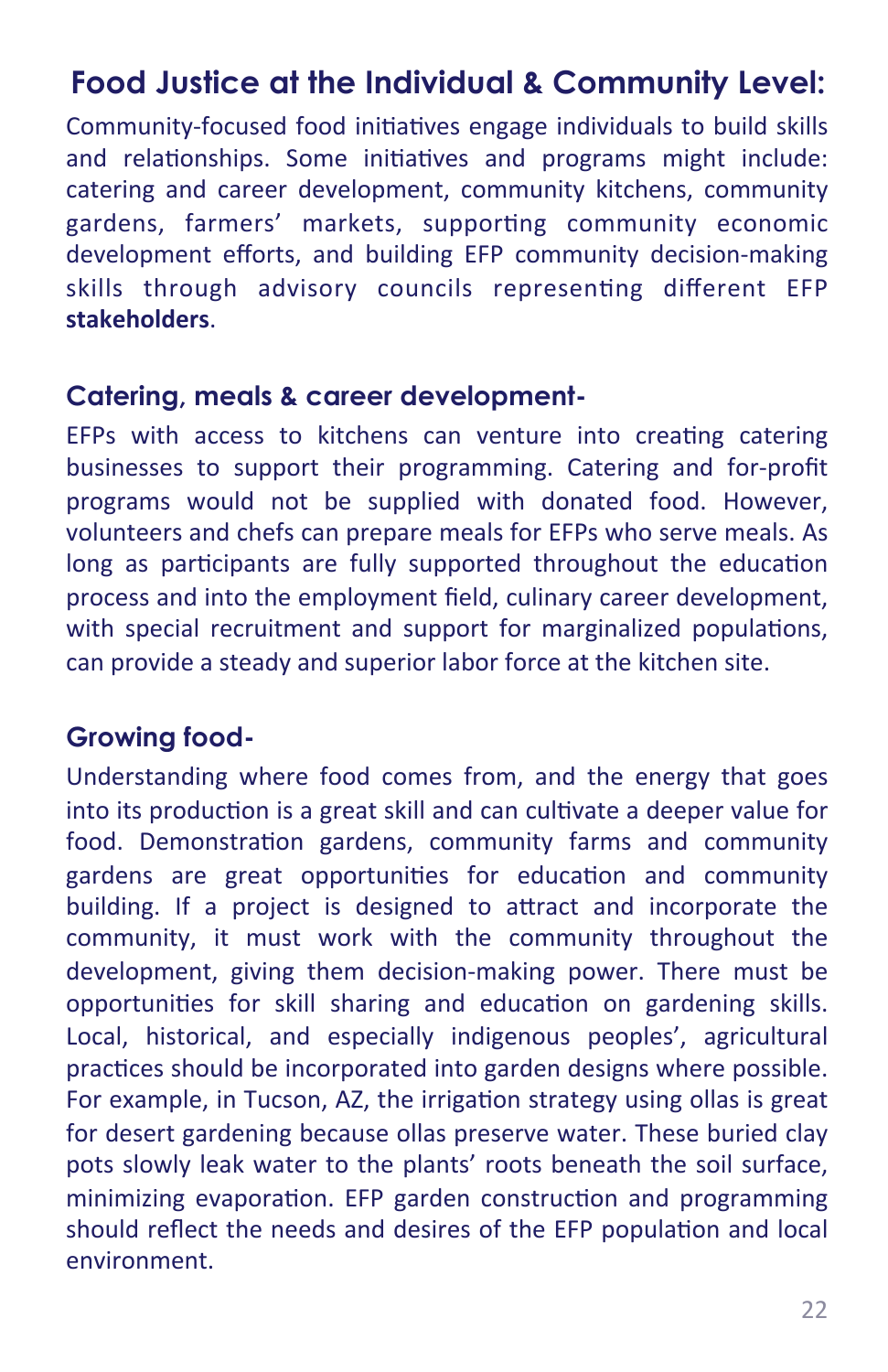#### **Cooking food-**

Cooking in community can be a successful learning space and community building space. EFPs should offer cooking community classes according to its members needs and desires. This can include cultural cooking classes, age related cooking classes, skill specific cooking classes or how to cook with foods available at the EFP. Whatever the educational or community need, a community cooking class can be a successful and rewarding program. EFP community members can lead cooking classes based on their cultural heritage, or experience in food service. Cooking classes have potential to be a creative community healing space.

#### **Access to local & sustainable foods-**

EFPs can sell, at a reduced price, foods they purchase from local and/ or sustainable farmers and producers. These programs need to accept forms of government assistance like Supplemental Nutrition Assistance Program (SNAP, formerly Food Stamps), Special Supplemental Nutrition Program for Women, Infants and Children (WIC) program, and any state or local programs. EFP programs can take the form of farmers markets, mobile markets, or markets on/off site. Programs such as these can increase food security and consistent access to nutritious, sustainably grown and fresh foods.

#### **Community Economic Development efforts-**

Where possible, EFPs should address the economic needs of low SES individuals and families by supporting **sustainable** business development and employment opportunities. This initiative can partner with *access to local and sustainable foods* and *growing food* by offering to build garden beds, support the gardener through training, have the plot gardened by an EFP community member gardener who might not have space at their home, and compensate those selling through the EPF's market. Providing low interest, potentially eventually forgiven, micro loans to individuals, and loans to community organizations, support low SES community efforts. EFPs should employ EFP community members with direct experience of food insecurity, as well as support them if needed in the application process and throughout employment.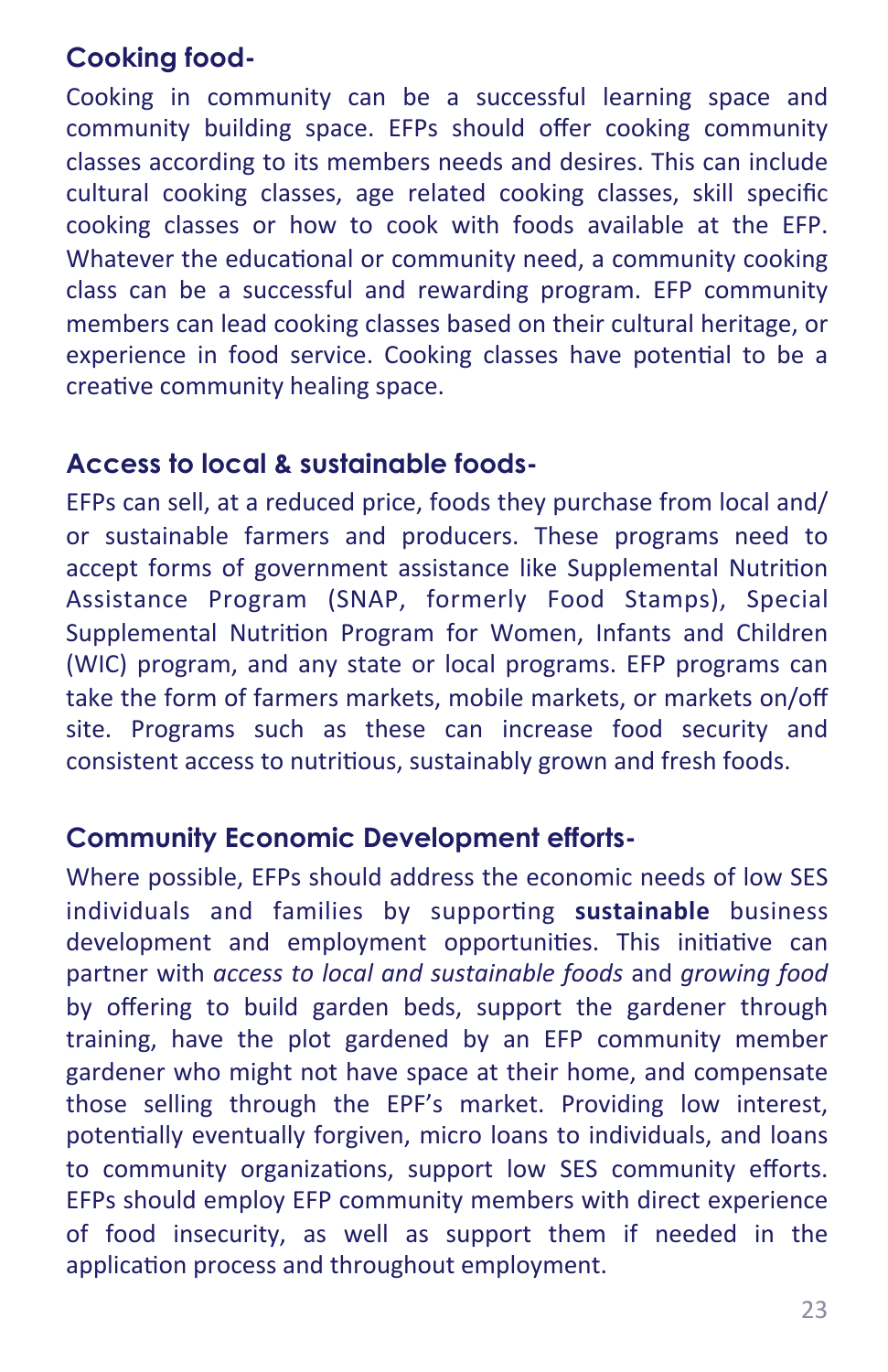## **Advocacy, Community Organizing & Civic Engagement**

Programming that supports reframing social problems and responses are essential for addressing root causes of hunger and poverty. The EFP should **facilitate** activities that institutionalize CFS by building community capacity for civic engagement, advocating for policy changes on issues, and for their institutionalization, such as increased minimum wages, social assistance, union support, local and sustainable food systems, and urban agriculture and food systems education. Some activities EFPs can participate include registering voters, offering information on candidates, offering results of a community poll, having a speakers advocacy group that meets with elected officials, a bus riders' union, a living wage for EFP staff, as well as providing education on how to engage in the civic process, or advocate for your rights despite citizenship. Other options for involvement in advocacy and decision-making within the organization can include planning, equity and advisory committees or other organized groups with power composed of EFP community members. This way EFP community members have a safe space to practice public speaking, idea formation and advocacy in a community setting. This can double as a healing space to share stories and empathize. EFP community members with experience of food insecurity should be compensated to the highest ability of the EFP for their effort in all programs, with advocacy being an especially emotionally taxing activity.

> "If you give me a fish you have fed me for a day. If you teach me to fish you have fed me until the river is contaminated or the shoreline is seized for development. But if you teach me to organize then whatever the challenge I can join together with my peers and we will fashion our own solution"

–Ricardo Morales 

Every individual and community is worthy of success and holds that potential. By providing opportunities, knowledge and support, EFPs can facilitate that success through programming designed to create CFS.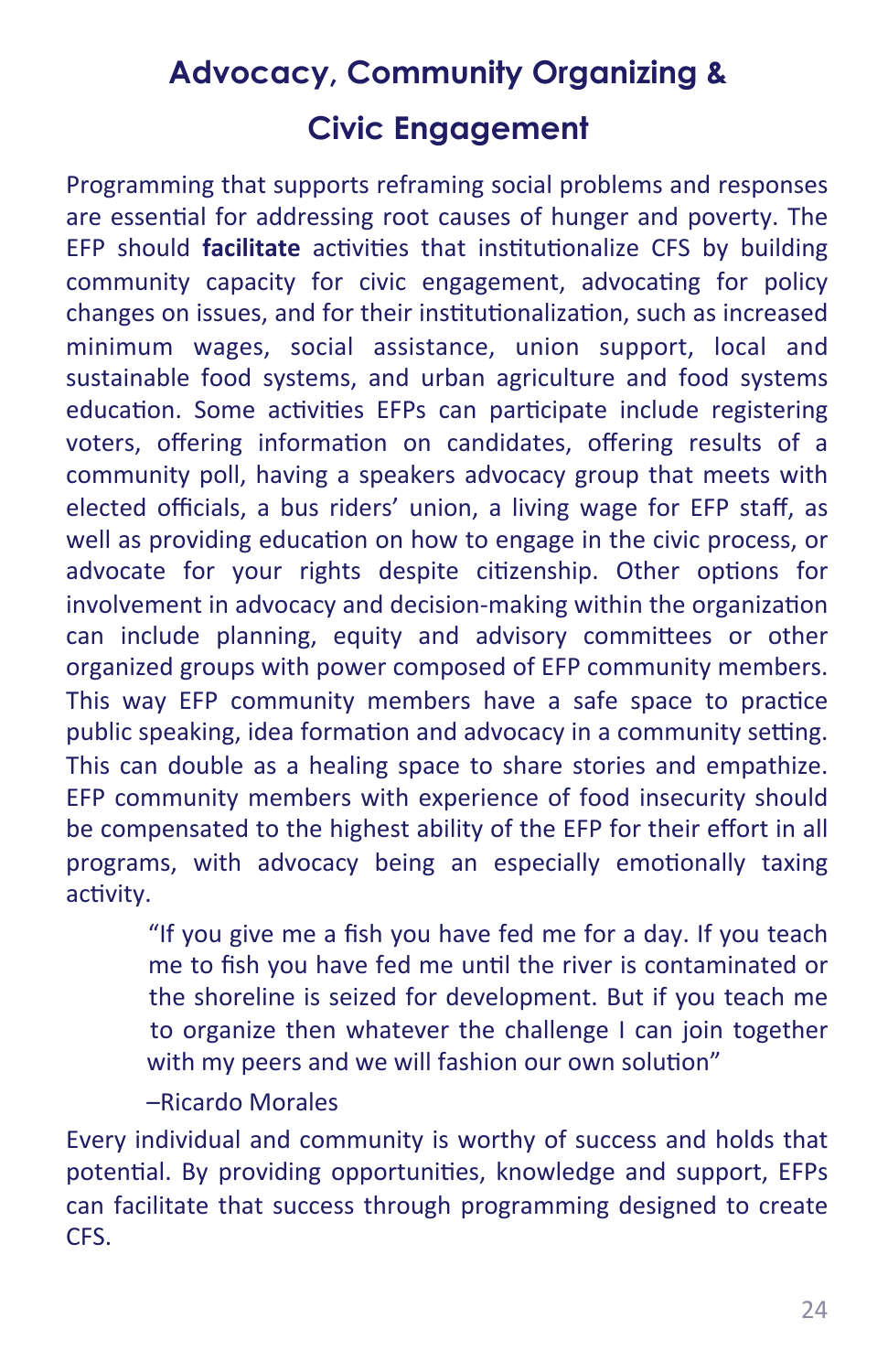#### **Training Scripts**

A good way to introduce and build upon practices for ensuring a dignified experience at EFPs is to **facilitate** a conversation between those who experience EFPs. CFB recommends bringing together staff, volunteers and members of EFPs for an hour and a half, or longer, training. It is also recommended to make this training accessible to all those invited; guidelines on page 21. Each facilitation script is easiest with two people, but can be done with one person and a volunteer from the audience for the skit. The following introduction and goals are applicable to both the Spanish and English speakers' script and the English speakers' script. It is also strongly recommended to improvise with the skit scripts or make an entirely new script skit. Any and all of the guidelines in this handbook should be communicated through a skit and group discussion. The skit and discussion scripts are followed by a closing and feedback section that is applicable to either script.

#### **Introductions (8 minutes)**

Share why you are here, and a goal you have for this training- in three sentences or less

> Experience with EFPs, Relationship to trainers/ organization, Desire to ensure a dignified experience at EFPs, etc.

#### **Share and source training goals (5 minutes)**

Participants leave with...

- An understanding and critical analysis of societal determinants of poverty; in contrast to an individual's choices/actions
- Tools and support to advocate for a dignified experience in other EFPs
- New ideas or perspectives for ensuring dignity at emergency food programs
- Tools and strategies for personal reflection and to guide future change
- Their own ideas and perspectives being incorporated for future trainings

Ask the audience to make notes as they watch the following skit interactions and operational aspects that enforce or hurt a dignified experience at the EFP. *25*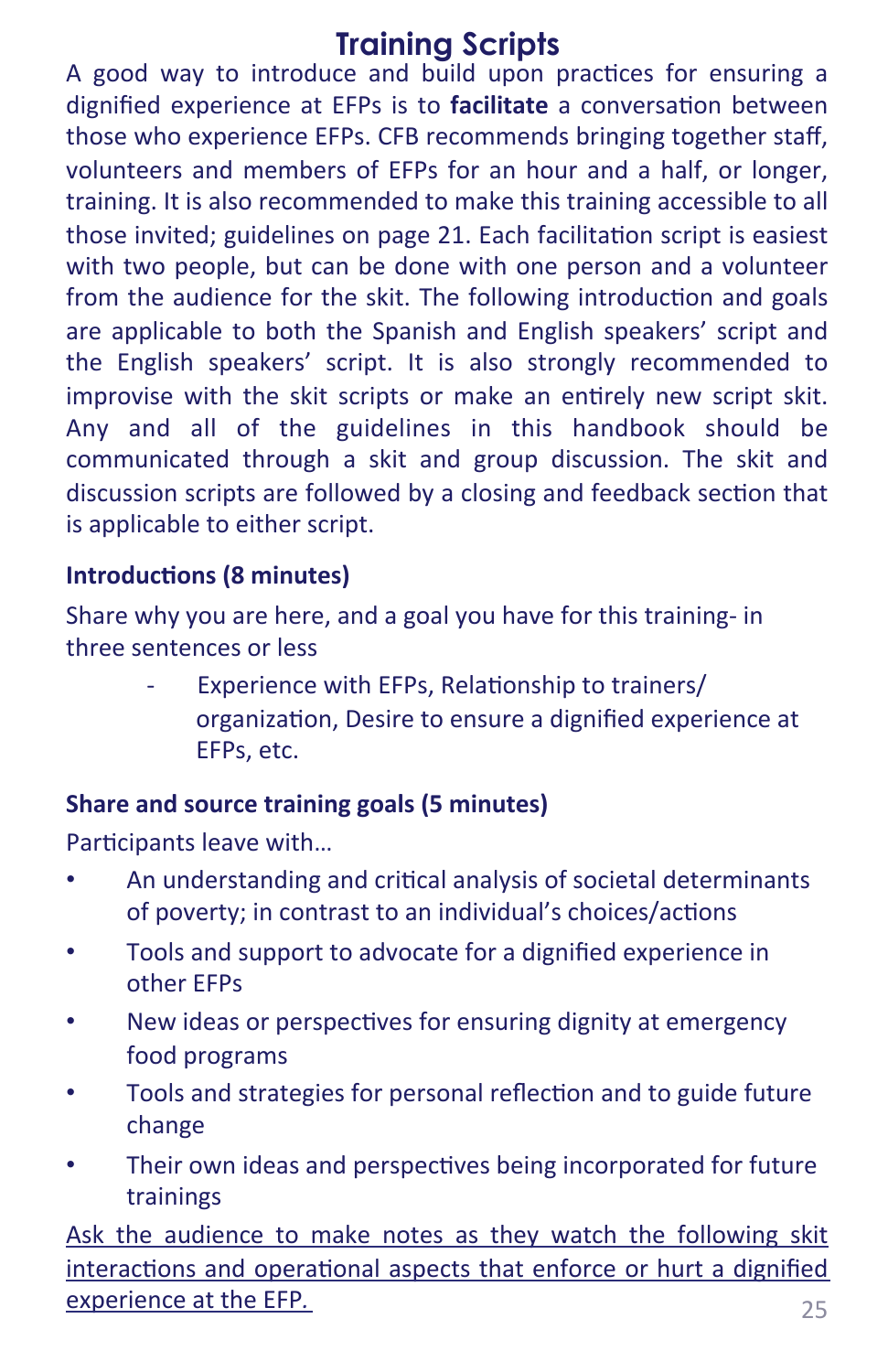### **Spanish & English speakers' script**

**Skit (7 minutes)** Key:

Spanish Speaking Guest Character 1 : 1

English Speaking Character 2 : 2

\* speaking one's thoughts to the crowd 

Actions and adjectives

\*1: Hello, my name is X and I am a Spanish Speaker, this is my first time coming to any food pantry, I will share my thoughts with you in English 

 $*2$ : Hi, my name is X and I am a long time volunteer at this food pantry, I speak English and very little Spanish

2 *is* working at a table and is focused

1 enters and is looking around for help

2 in booming voice with beckoning arm motion to the empty chair *across the table:* Come over here!

\*2: We are running a tight operation here, come along now!

2: Do you need some food?

1 *in Spanish:* Yes, is there anyone here who speaks Spanish?

2 shaking head collects application paper and Spanish intake script: no, wait one second

\*2, *grumbling and annoyed*: Oh gosh, I hardly speak Spanish… 

\*1 worried: I hope I am able to communicate what I need 

2, *in rudimentary accent:* Income amount, Cuál es su ingreso?

1: \$18,000 

2 is confused so 1 writes on application directly

\*1: I work very hard in food service, but it is still difficult to get food on the table for my family each month with so many other bills, this makes me feel like my work isn't enough

2: Number in household, número de personas en el hogar?

1, *in Spanish*: 3, my 2 kids and I

 $*2$ : I feel with some budgeting help 18,000 could make the cut for a family of three

2: Picture Identification, foto tarjeta de identificación?

1, *worried*: no 

\*1: There are so many requirements, why do they need all of this?  $26$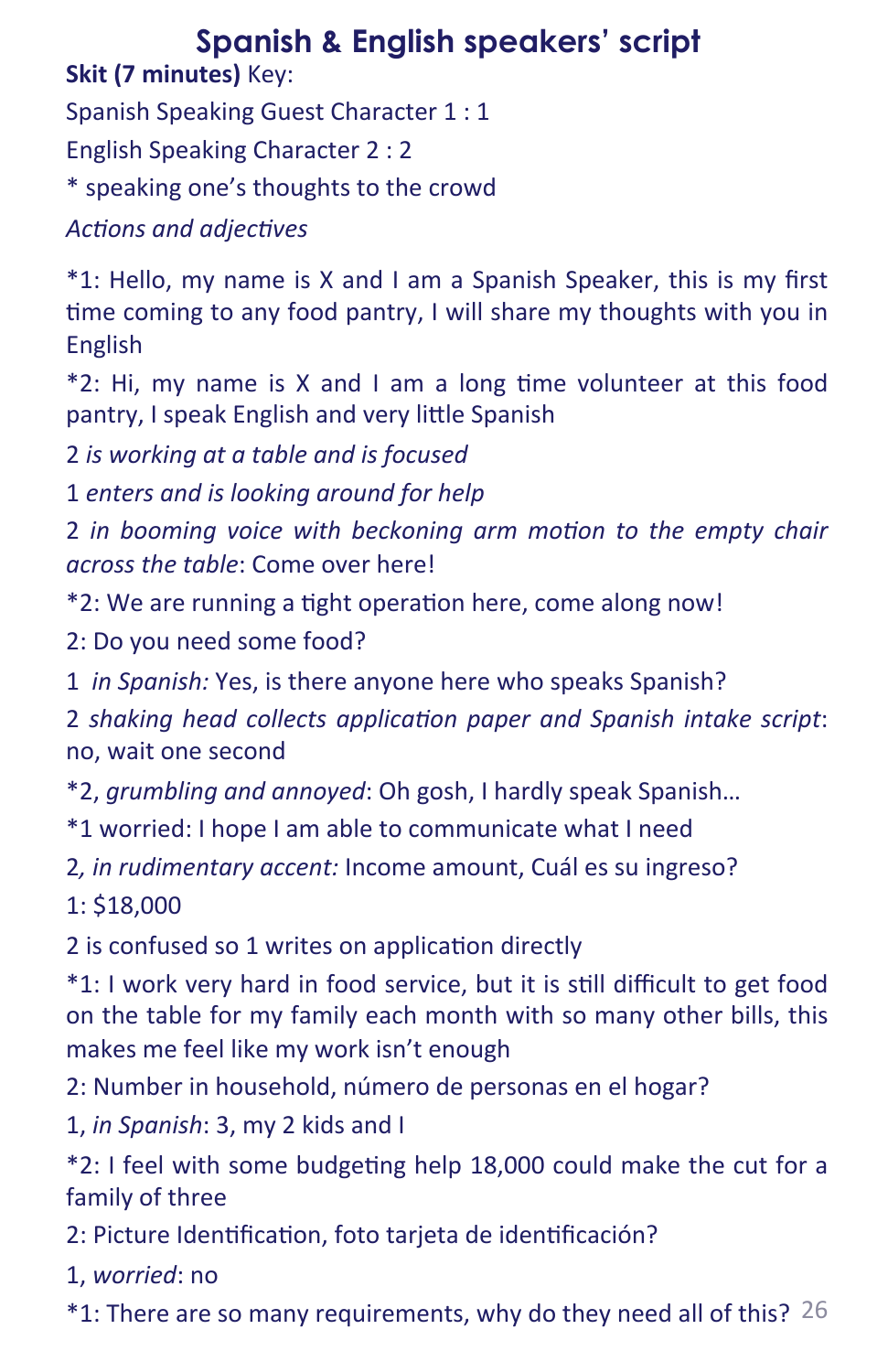#### **Spanish & English speakers' script cont'd**

2: Lastly, address and contact info. Dirección e información de contacto? 

1 *writes an address and phone number*

\*1: I feel uncomfortable. If this information is public, people I know will see I am seeking help. It makes me feel embarrassed.

2, *pointing to paper*: I need printed proof or original documents for these. Mostrarme una prueba de papel?

 $1:$  No.

2: You are lucky, we can give you food this time, but next time you need proof. Próxima vez traer prueba! 

1 looks worried about this demand but nods

\*2, *proudly*: We let each person have one warning to bring paper proof and will still give a food box, it's our policy, I feel it's generous!

\*1: It will be so difficult to collect all of this paperwork and I cannot afford a new ID!

2 *sets empty bag on the table and starts filling* 

2 *loads a can of gluten free and organic soup into the bag* 

2: oh, gluten free and organic, how healthy for you!

2 *loads a can of pumpkin into the bag* 

\*R: what should I do with pumpkin?! 

2 *loads sauerkraut into the bag* 

\*1: what is that food? I don't recognize it

2 *loads a can of turkey gravy into the bag* 

\*1: It would be great to have turkey to put that on...

2 *loads* white buns and/or white bread into the bag

2 *loads an eggplant*: Look at the great variety in today's box!

\*1: What is that, I don't know how to cook it!

2 *loads some wilted kale/chard into the bag* 

2: Oh kale is so great, isn't it?

\*1: This does not look fresh!

2 loads wilted carrots into the bag

2: Remember 3 servings of veggies and fruit a day! Para los niños!

\*1: I know how to feed my children, sometimes it's hard to get them vegetables, and for them to eat them is another story! 27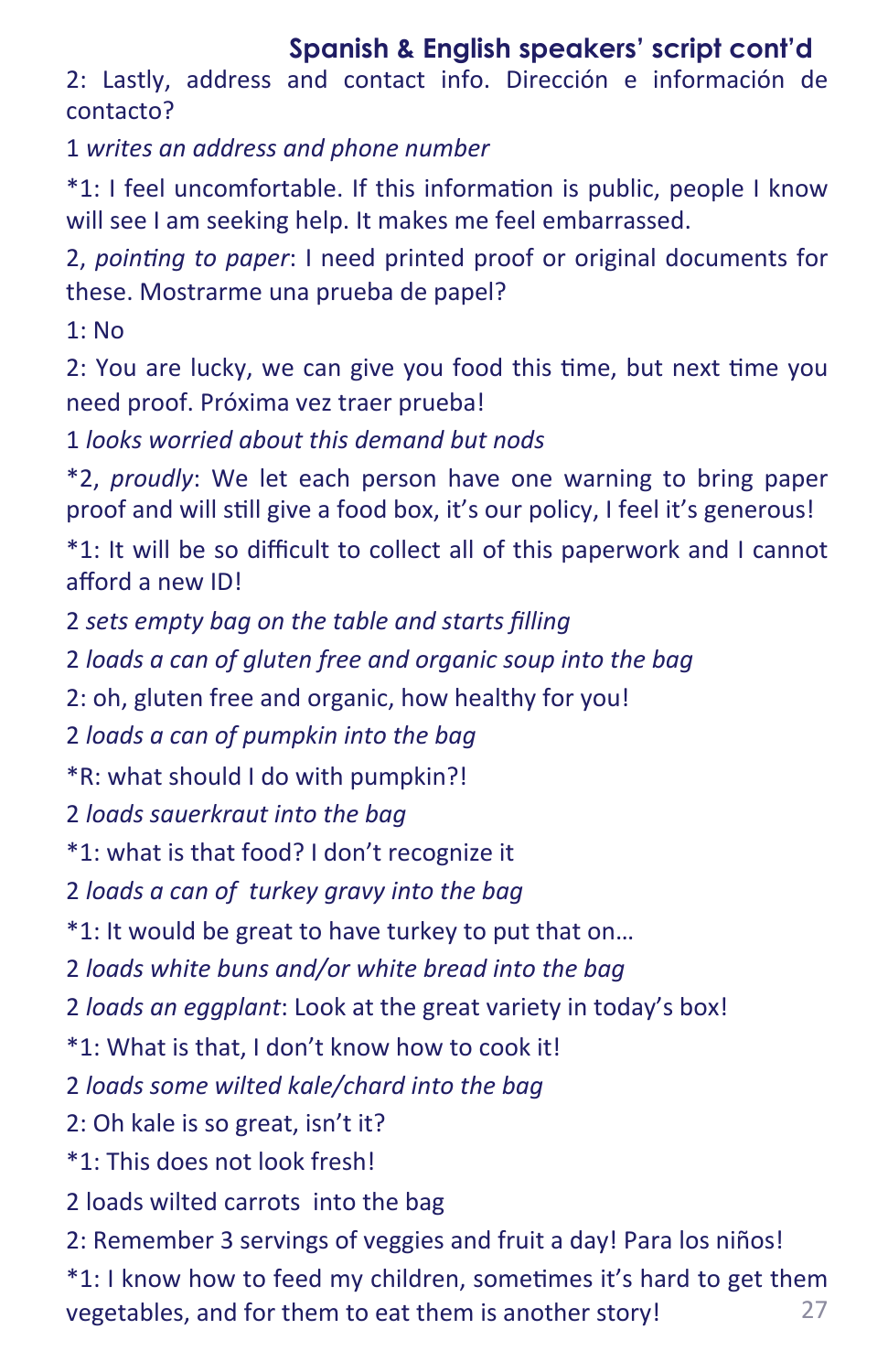#### **Spanish & English speakers' script cont'd**

1 *pushing box forward:* Alright, we have lots of other people to help today, adios! Don't come again till next month please!

2 grabs box and rushes out

\*2: I'm going to need food sooner than that, I will not be coming back here! 

Give the audience a minute or two to decompress and think *individually.*

#### Group discussion (45 minutes)

Facilitator(s) should write ideas from audience about what interactions and operations were harmful or conducive to a dignified experience. The following are points that should be recognized, followed by their page reference in the handbook:

- 1 is not greeted when entering the EFP (9)
- 2 is hurrying 1 throughout the process (8)
- Members are able to sit down and have personal interaction when receiving food  $(13)$
- 2 is prioritizing efficiency to individual interactions (8)
- $\cdot$  2 is disrespectful of language differences (12)
- There is no interpreter at the EFP (12)
- There are many invasive requirements, creating barriers (15)
- Reason and confidentiality for information gathering from member is not communicated (15)
- 2 passes harmful judgment on 1 (4,5)
- Members do not have choice in EFP operation (16)
- Nutrition information is incorrectly communicated (gluten free and/or organic does not necessarily mean healthy!) (17)
- Nutrition advice is condescending (feeding kids) (18)
- Foods are not culturally relevant (sauerkraut, eggplant, kale) (12)
- Foods are not useful (pumpkin) (15)
- Foods are low quality (highly processed foods or wilted whole  $foods)$  (17)
- Monthly allotment of food is not accessible for 1 (15)

**Spend the remaining discussion time re-telling the story with<br>changes that ansure a dignified overgripped** changes that ensure a dignified experience.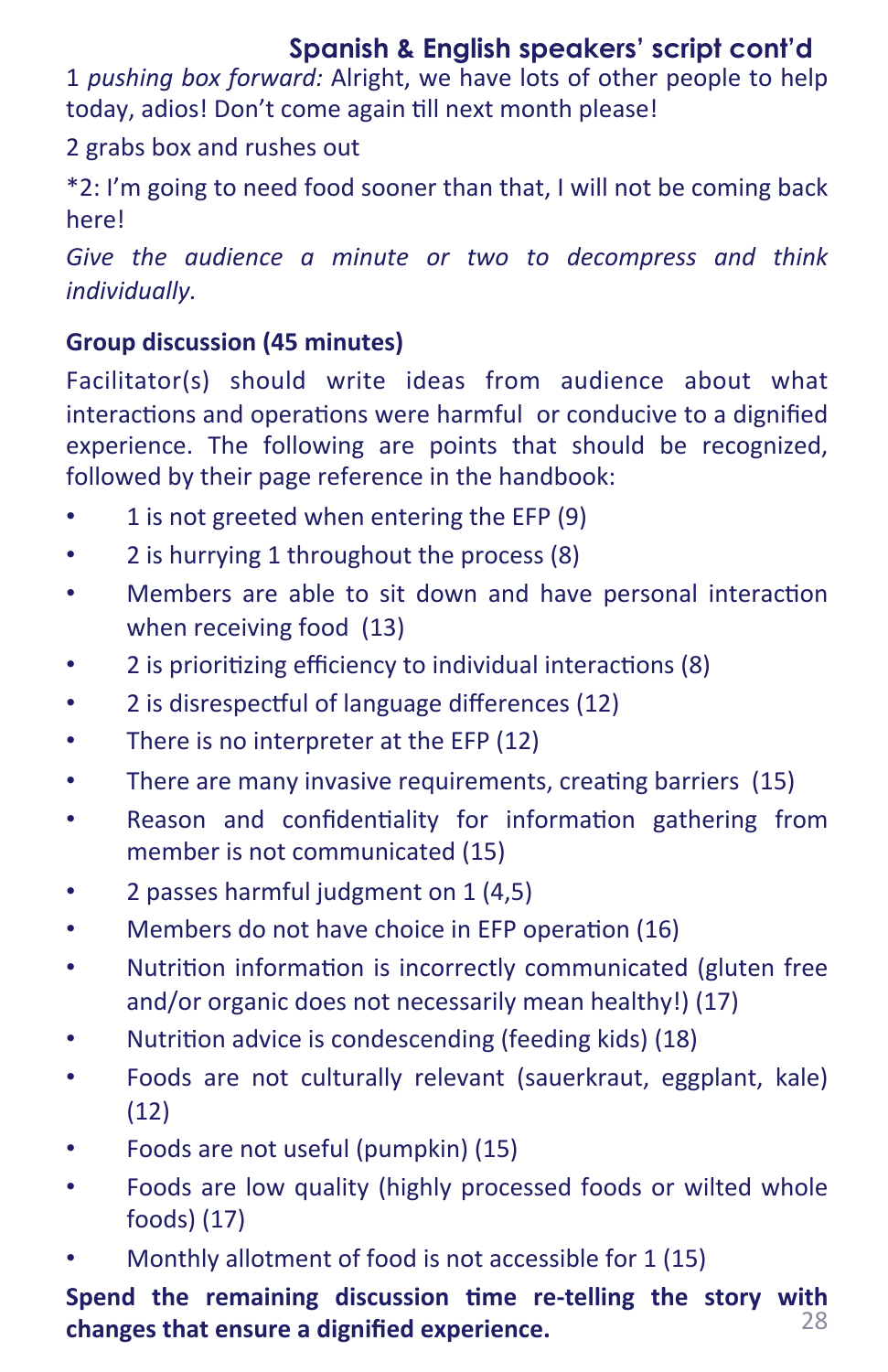## **English speakers' script**

**Skit (7 minutes)**

Key: 

English Speaking Guest Character  $1 = 1$ 

English Speaking Character  $2 = 2$ 

\* speaking one's thoughts to the crowd 

Actions and adjectives

\*1: Hello, my name is X and I speak English, this is my first time coming to any food pantry

 $*2$ : Hi, my name is X and I am a long time volunteer at this food pantry, I speak English as well

2 *is working at a table and is focused* 

1 enters and is looking around for help

2 in booming voice with beckoning arm motion to the empty chair *across the table:* Come over here!

\*2: We are running a tight operation here, come along now!

2: Do you need some food?

1 *infimidated:* Yes

**2** *collects application paper* 

\*1 worried: I hope I am able to communicate what I need 

2: Alright, what is your income?

1: \$18,000 

2 writes on application

\*1: I work very hard in food service, but it is still difficult to get food on the table for my family each month with so many other bills, this makes me feel like my work isn't enough

2: Number of people in household?

1: 3, my 2 kids and  $I$ 

 $*2$ : I feel with some budgeting help 18,000 could make the cut for a family of three

2: Got a picture ID card?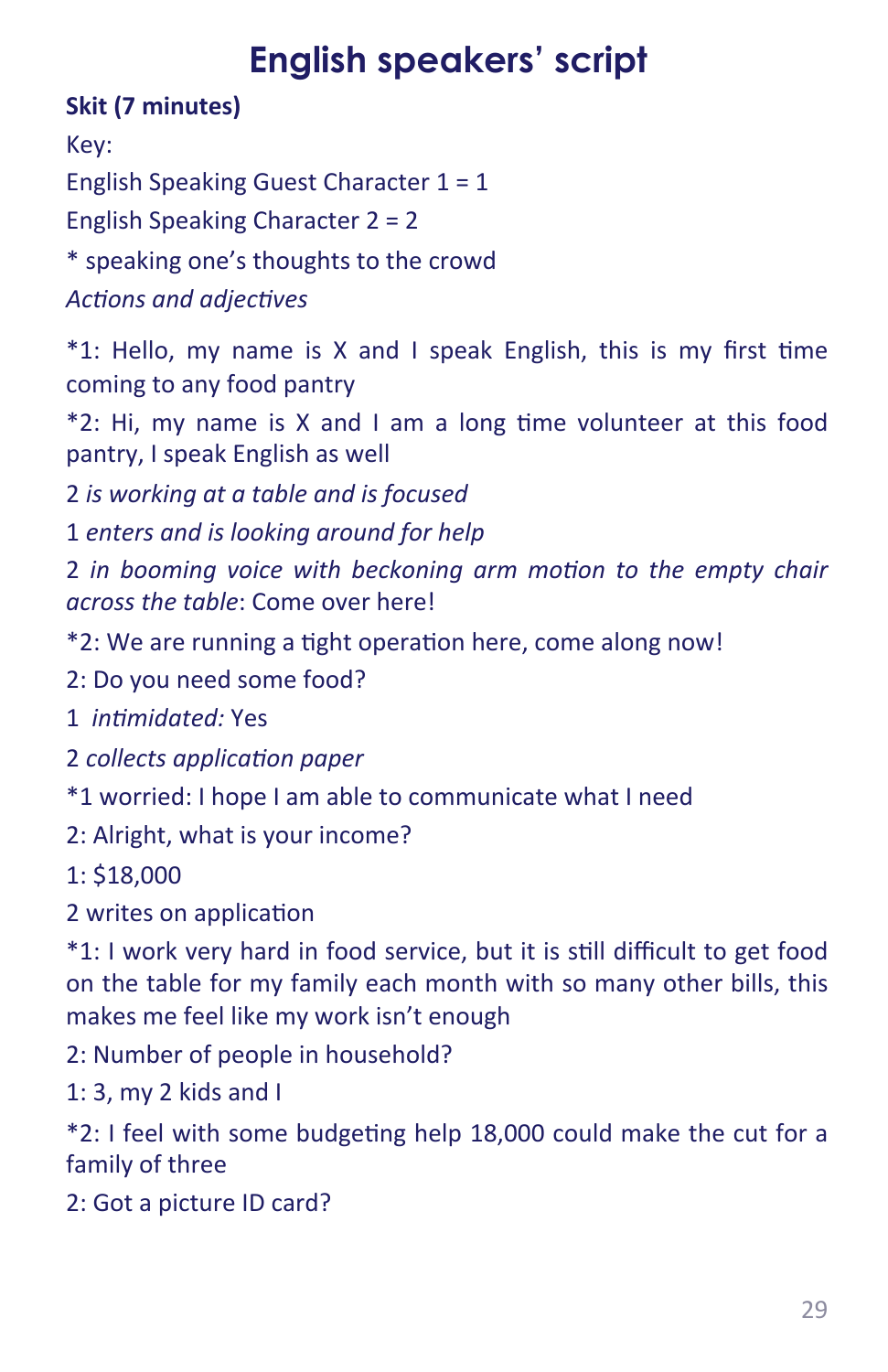#### **English speakers' script cont'd**

1, worried: no

\*1: There are so many requirements, why do they need all of this?

2: Lastly, address and contact info

1 *writes an address and phone number*

\*1: I feel uncomfortable. If this information is public, people I know will see I am seeking help. It makes me feel embarrassed.

2, *pointing to paper*: I need printed proof or original documents for these. Do you have them today?

1: No 

2: You are lucky, we can give you food this time, but next time you need proof! 

1 looks worried about this demand but nods

\*2, proudly: We let each person have one warning to bring paper proof and will still give a food box, it's our policy, I feel it's generous! \*1: It will be so difficult to collect all of this paperwork and I cannot afford a new ID!

2 *sets empty bag on the table and starts filling* 

2 *loads a can of gluten free and organic soup into the bag* 

2: oh, gluten free and organic, how healthy for you!

2 *loads a can of pumpkin into the bag* 

\*R: what should I do with pumpkin?! 

2 *loads peanut butter into the bag* 

\*1: my kids are allergic to peanut butter!

2 *loads a can of turkey gravy into the bag* 

\*1: It would be great to have turkey to put that on...

2 *loads* white buns and/or white bread into the bag

2 *loads an eggplant*: Look at the great variety in today's box!

\*1: What is that, I don't know how to cook it!

2 *loads some wilted kale/chard into the bag* 

2: Oh kale is so great, isn't it?

\*1: This does not look fresh!

2 loads wilted carrots into the bag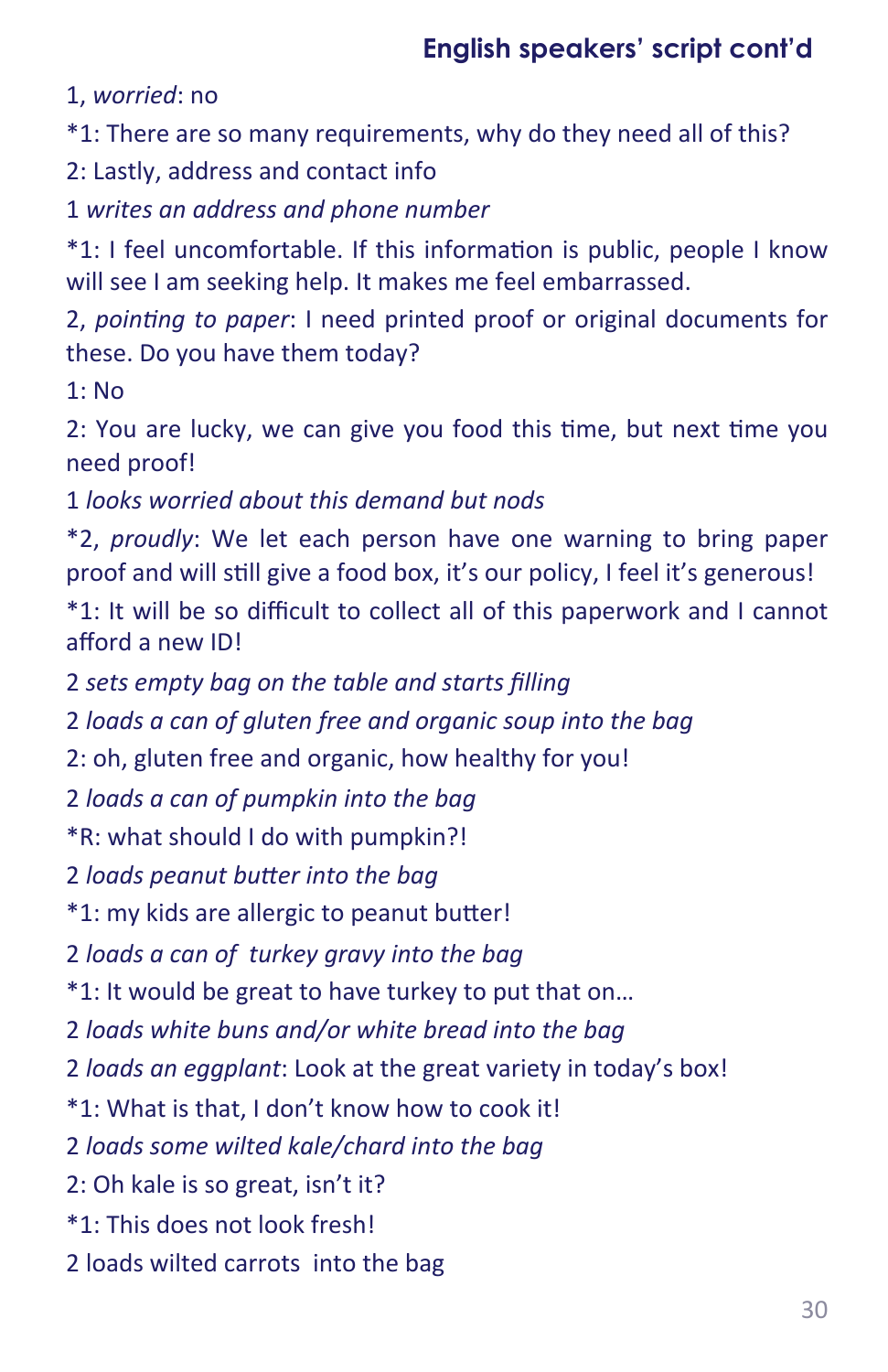#### **English speakers' script cont'd**

2: Remember 3 servings of veggies and fruit a day for your kids!

\*1: I know how to feed my children, sometimes it's hard to get them vegetables, and for them to eat them is another story!

1 *pushing box forward:* Alright, we have lots of other people to help today, seeya! Don't come again till next month please!

2 grabs box and rushes out

\*2: I'm going to need food sooner than that, I will not be coming back here! 

Give the audience a minute or two to decompress and think *individually.* 

#### Group discussion (45 minutes)

Facilitator(s) should write ideas from audience about what interactions and operations were harmful or conducive to a dignified experience. The following are points that should be recognized, followed by their page reference in the handbook:

- 1 is not greeted when entering the EFP (9)
- 2 is hurrying 1 throughout the process (8)
- 2 is prioritizing efficiency to individual interactions (8)
- There are many invasive requirements, creating barriers (15)
- Reason and confidentiality for information gathering from member is not communicated (15)
- 2 passes harmful judgment on 1 (4,5)
- Members do not have choice in EFP operation (16)
- Nutrition information is incorrectly communicated (gluten free and/or organic does not necessarily mean healthy!) (17)
- Nutrition advice is condescending (feeding kids) (18)
- Foods are not recognizable (eggplant, kale) (12)
- Foods are not useful (pumpkin, peanut butter) (15)
- Foods are low quality (highly processed foods or wilted whole foods) $(17)$
- Members able to sit down and have personal interaction when receiving food (13)
- Monthly allotment of food is not accessible for 1 (15)

Spend the remaining discussion time re-telling the story with **changes that ensure a dignified experience. 31**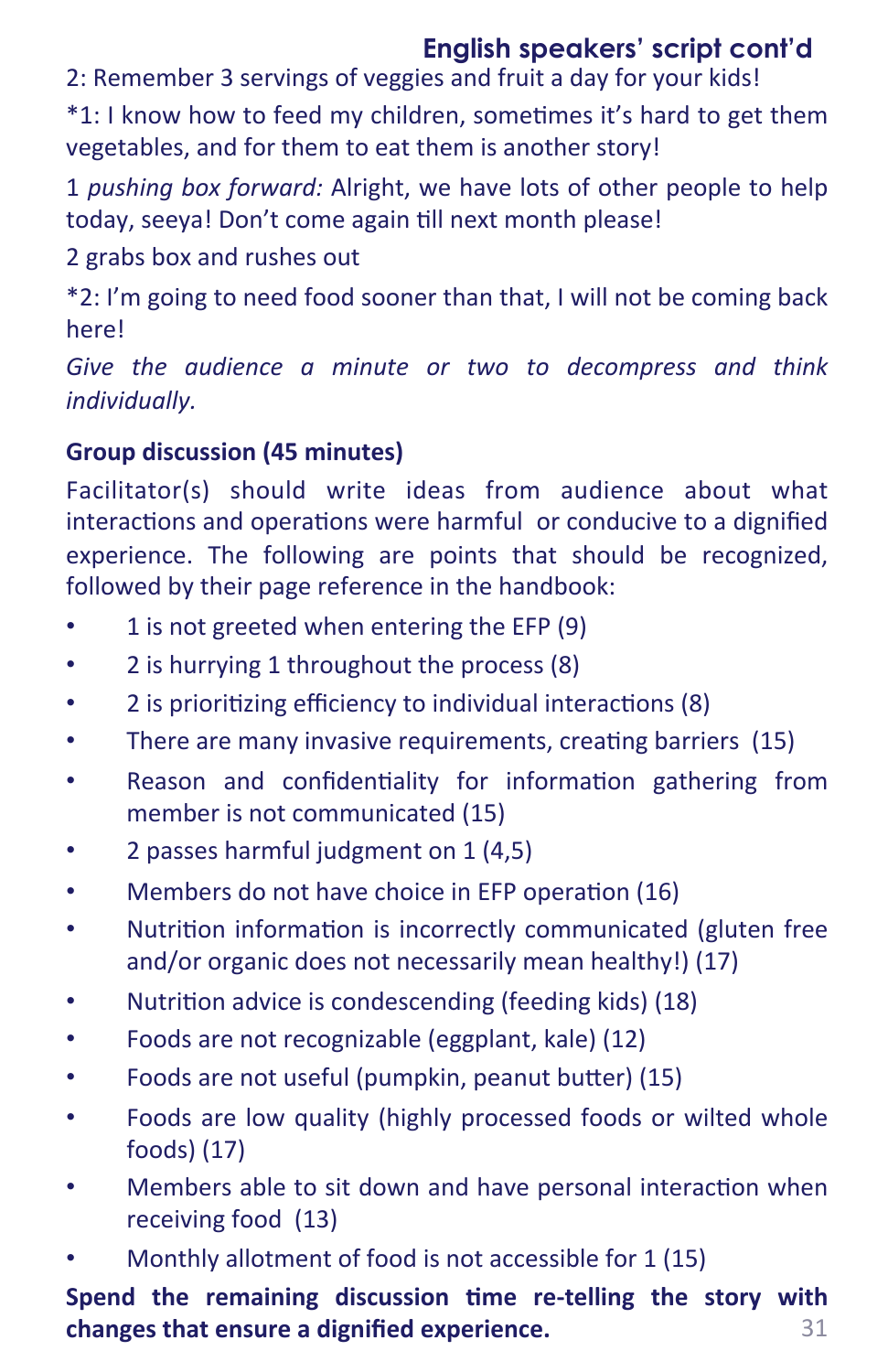#### **Training Script Closing**

#### (15 minutes)

Thank the training participants for sharing their ideas, stories, truths and/or presence. Encourage them to advocate for simple changes in the interactions and/or operations at the EFP they are involved with over time. The easiest way to convince others of changing their perception is to connect with them and form a relationship. Attempt to share the information in this handbook through a training setting, or through informal interactions and relationship building inside and outside the EFP setting.

Building relationships is the best way to influence another EFP community member to genuinely interact more in the EFP community space. Changing attitudes and interactions between EFP community members (especially those required to follow EFP guidelines: staff and volunteers) is a quick, low-cost and effective way to ensure a dignified experience at an EFP despite serious lack of resources or operational capacity. Operational capacity can be made on small and large and scales, from arranging a few tables for choice, to installing a garden and creating programming. The broader the support for ensuring a dignified experience through operational enhancements (physical changes) the more investment can be made. 

#### **Feedback**

#### (10 minutes)

Ask participants to answer the following three questions:

- What did you learn during the training?
- How will you implement what you learned into your work?
- What is something that could be changed or added to improve this training?
- What is something new you brought to the training?

Also provide the option for other feedback, and provide an opportunity for training participants to exchange contact information.

Facilitator(s) should review this feedback and change the training script accordingly. Please contact CFBSA with additions so we can edit the printed material where applicable!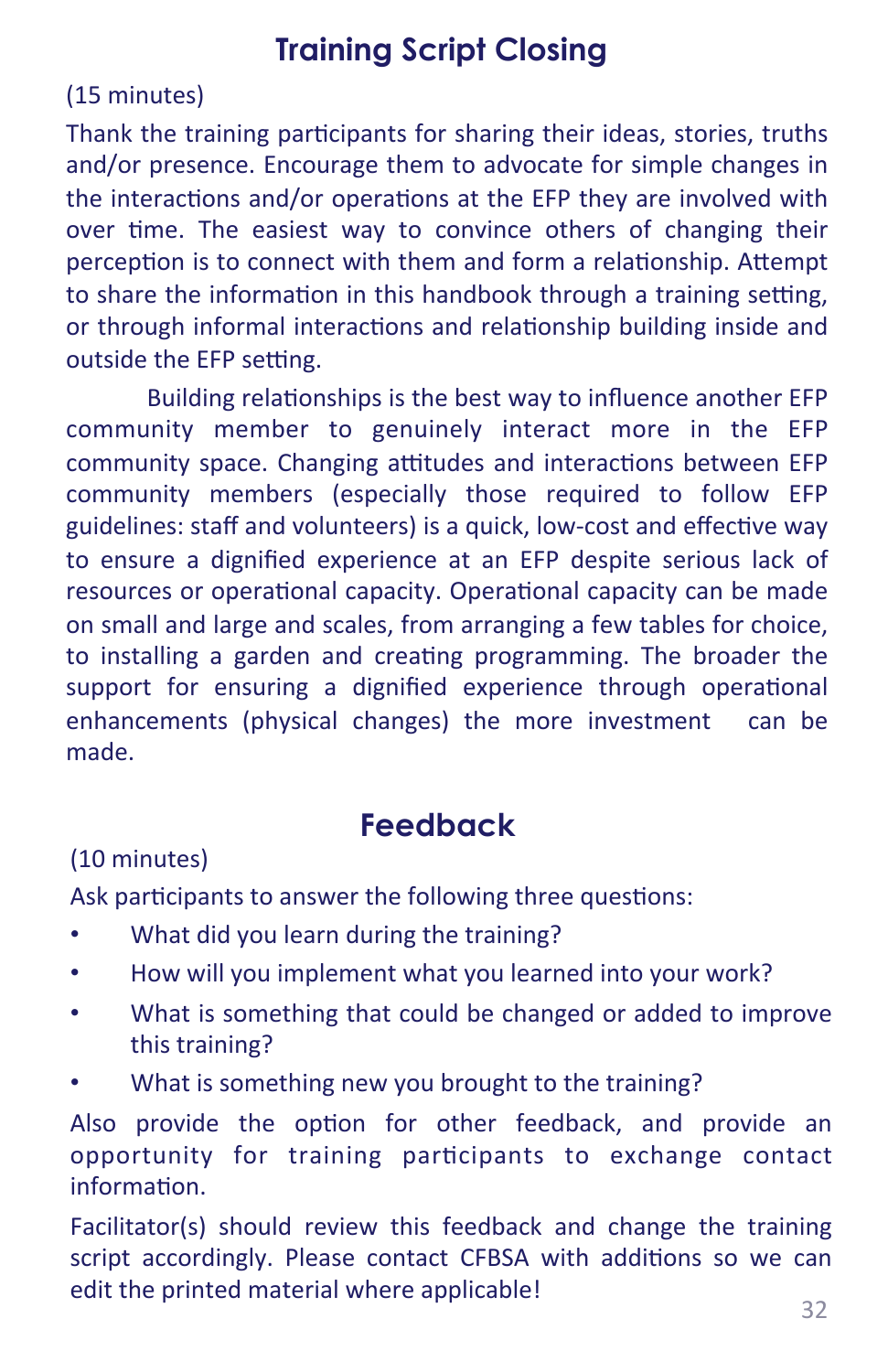#### **Terms Defined**

Autonomy: independence or freedom, also a self-governing community

**"Band-Aid solutions":** a temporary solution that does not deal with the cause of a problem

**Client/Guest/Member:** a person seeking services at an emergency food program 

**Community Food Security:** a situation in which all community residents obtain a safe, culturally acceptable, nutritionally adequate diet through a sustainable food system that maximizes community self-reliance and social justice

**Disempowering:** to damage one's feelings of importance and influence

**Emergency Food Programs:** a program traditionally providing emergency services, primarily through food; food pantries, meal programs, food banks, etc. 

**Ensure:** make sure that something will happen

**Equality:** making things equal

**Equity:** making things fair according to the needs and situation

**Facilitate:** to assist the process

**Food Insecurity:** en economic and social condition of limited or uncertain access to adequate food.

**Generational/Cyclical Poverty:** a family having been in poverty for at least two generations, showing that traits and trauma associated with poverty are passed down from generation to generation

**Guest/Member/Client:** a person seeking services at an emergency food program 

**Inequity: Unfairness** 

**Just:** describing an act of justice

**Justice:** a situation that is fair and righteous

**Marginalization:** to be forcibly put in a position of low importance and power

**Member/Client/Guest:** a person seeking services at an emergency food program 

**Oppression:** situations imposed on individuals in a burdensome, cruel or unjust manner 

**Privilege:** a situation where one is granted rights or immunities for a specific reason

**Systemic privilege and power in society:** economic, social and political norms and laws give power to some people in society based on social identity

**Stakeholders:** someone or group with an investment or interest in something **Sustainable:** capable of existing and thriving by itself

**Unjust:** Wrongful, not fair **33**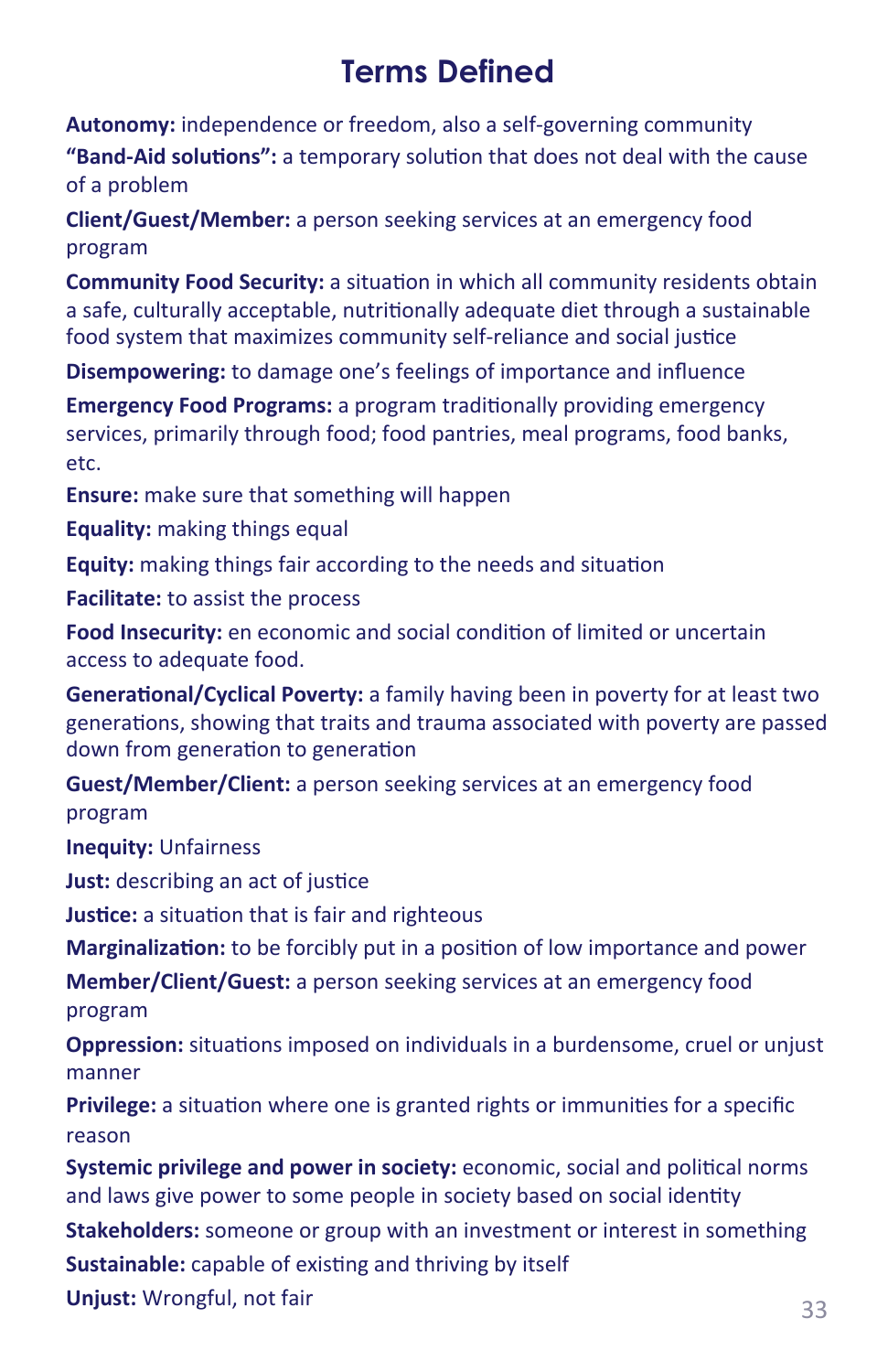#### **Bibliography**

Anthony. Personal interview. 2 January 2016.

Brian. Personal interview. 15 January 2016.

Chris. Personal interview. 15 January 2016.

Carolyn and Taareg. Personal interview. 31 December 2015.

Jerome. Personal interview. 2 January 2016.

Joaquin. Personal interview. 15 January 2016.

Judy. Personal interview. 5 January 2016.

Lela. Personal interview. 5 January 2016.

Linda. Personal interview. 2 January 2016.

Martha. Personal interview. 5 January 2016.

Nancy and Dave. Personal interview. 14 January 2016.

- Saul, Nick, and Andrea Curtis. The Stop: How the Fight for Good Food Transformed a Community and Inspired a Movement. Brooklyn, NY: Melville House Pub., 2013. Print.
- Scharf, K., Levkoe, C., & Saul, N. In Every Community a Place for Food: The Role of the Community Food Centre in Building a Local, Sustainable, and Just Food *System.* Toronto, ON, CA: Metcalf Food Solutions with The Stop Community Food Centre. June 2010. Web.

Yvonne. Personal interview. 31 December 2015.